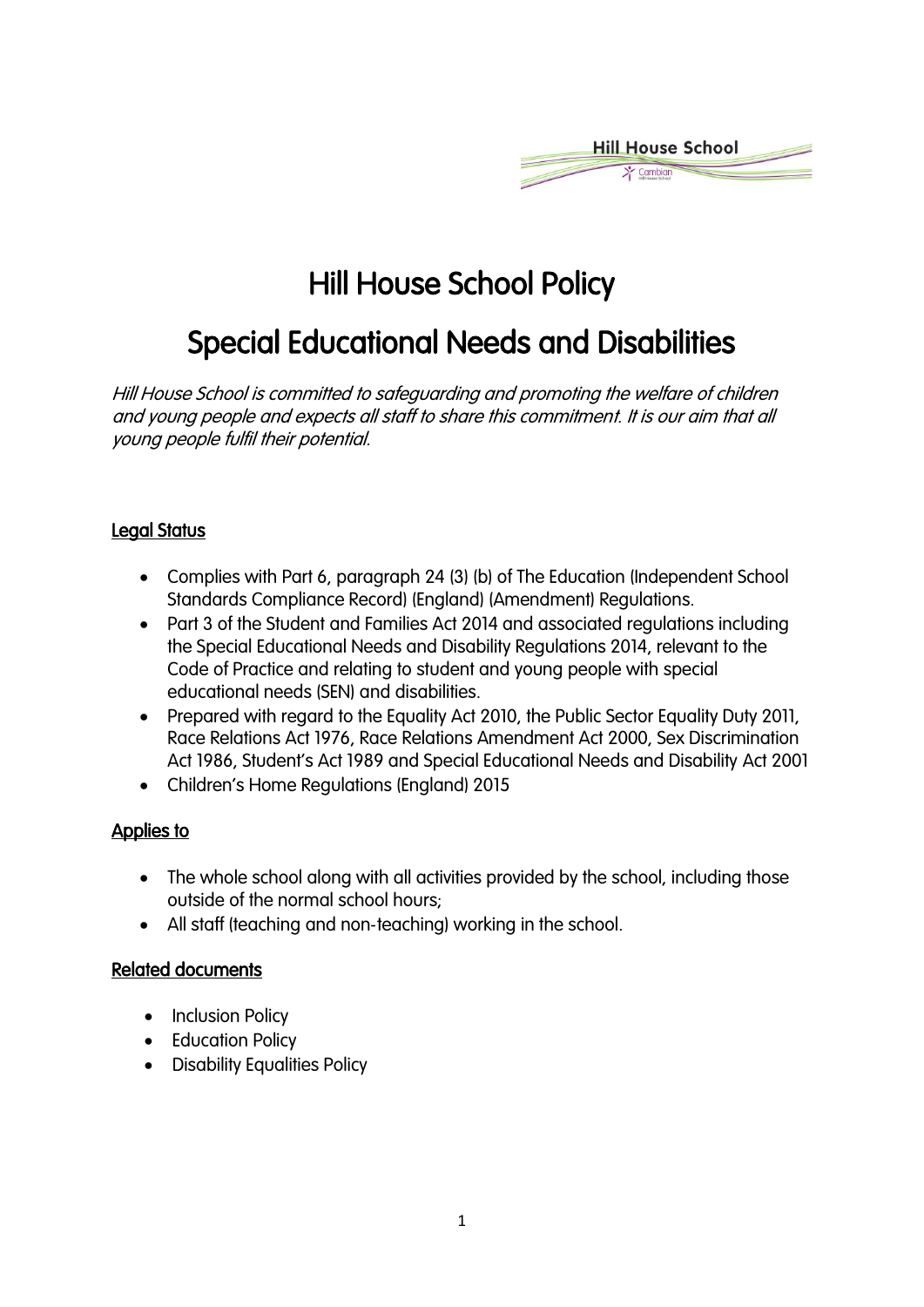# **Availability**

This policy is made available to parents, staff and students in the following ways: via the School website, and on request a copy may be obtained from the School Office.

# **Principles**

Hill House School exists to support and care for 31 young people from the ages of 11 to 19 years old, who are experiencing difficulties as a result of a diagnosis of severe autism, and other associated difficulties falling within the autistic spectrum, for example challenging behaviour, epilepsy, ADHD. We believe that young people with autism should have access to a calm, consistent, eclectic approach to meet their very individual needs and address their diagnosis. In order to achieve their full potential, we must have high expectations and an open, honest partnership with parents and all attached professionals.

The ultimate goal of Hill House School is to support our students, through specialist approaches, appropriate environments and staff expertise, to prepare them to meet the demands of everyday life as they move forward from the school into adult provisions. We want them to live as independently as possible, making decisions about their lives and having a degree of autonomy commensurate with their abilities.

We aim to provide a supportive, therapeutic environment and a range of opportunities within which students can develop self-esteem, self-advocacy, personal dignity, confidence, maturity and enjoy positive relationships leading to an optimum quality of life. The school has developed its own assessment tool, combining Education, Care and Therapeutic provisions. E-CAP (Education – Cambian Assessment of Progress) will provide a measure of progress across all disciplines in a holistic way.

Individualised plans are designed to meet specific needs and these plans form the basis of the three-way partnership between student, family/other relevant parties and staff.

Other documentation and assessments include:

- Review of EHCP
- IEP (individual education plan covers therapy and care targets)
- Behaviour Support Plan
- Individual Risk Assessment
- Risk Reduction Plans
- Academic subject specific assessments Hill House Curriculum Assessment Framework
- Speech and Language Therapy
- Occupational Therapy
- Psychology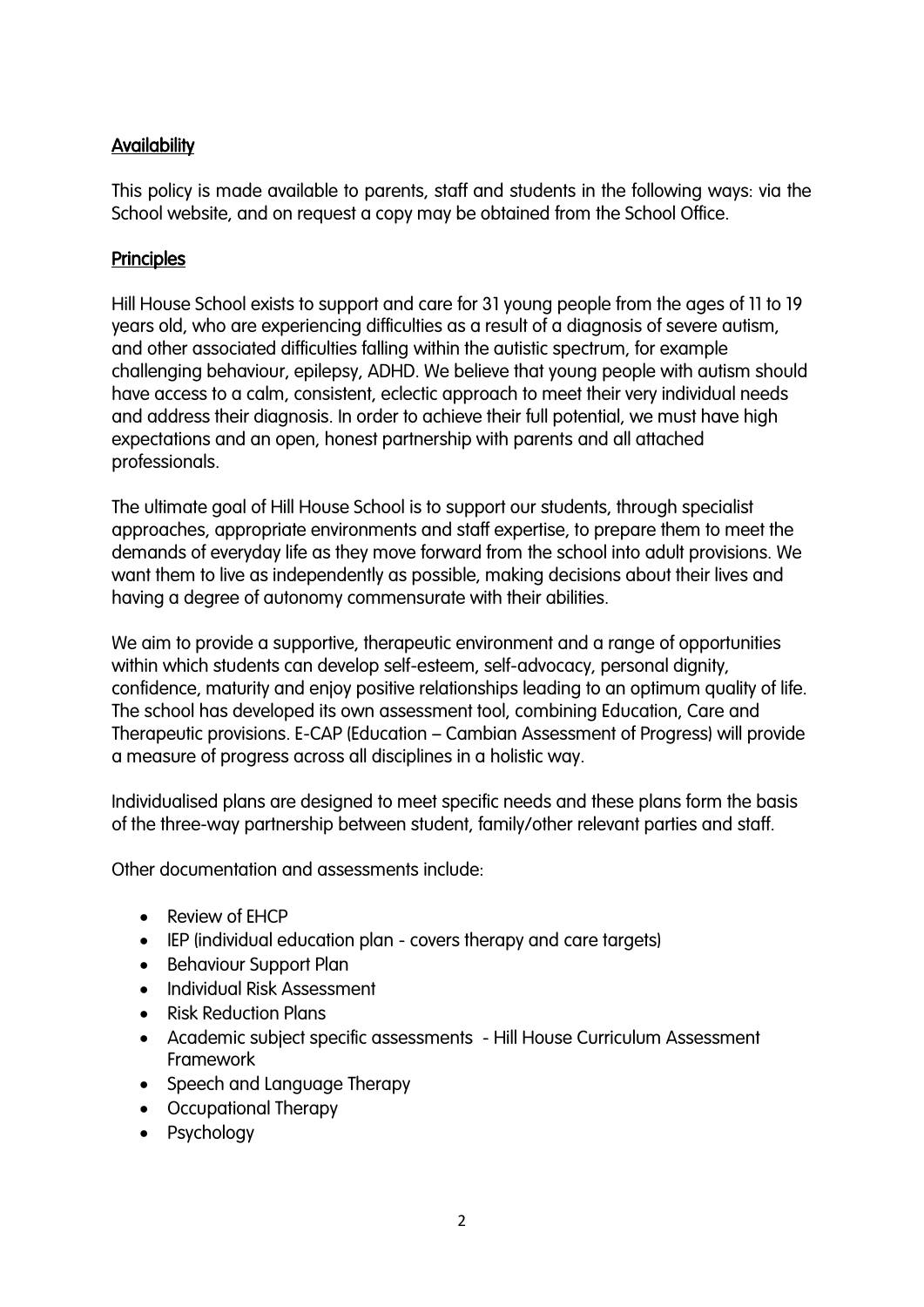- Medical assessments overseen by the Health Care Manager, medical/wellbeing needs continually reviewed in consultation with Consultant Paediatrician, GP, Consultant Psychologist and Consultant Psychiatrist
- Ophthalmic and dental needs are monitored annually with professionals either visiting the school to carry out examinations or students accessing community facilities.

All assessments are reported in the Annual EHCP Review documentation and shared with parents and other professionals. This multi-disciplinary team work together to provide baseline assessments of need on student admission and then individual programmes are drawn up and shared across the staff teams.

Students, parents and social workers are consulted in relation to the individualised needs of a young person prior to admission at a planned pre-admission meeting. At this time matters relating to personal preferences or additional adaptations can be highlighted, discussed and planned.

For existing students this will continue to be on-going and taken into consideration as part or any planned internal transition. Examples of this might include grab rails, television cabinets, wall screening and sensory activity centres etc. Hill House School can accommodate 28 students in 6 homes, each with its own dedicated care team. Every effort is made to create a happy, family atmosphere in the house. Each young person has his or her own room and access to a shared bathroom with another individual as well as some en-suite facilities. Floors are mostly washable for reasons of hygiene, but rugs and soft furnishings make each room more comfortable and individualised.

Supervision of students is of paramount importance and a high staffing ratio ensures that students are well supervised at all times. Intensive support is provided, most often a one to one ratio is maintained throughout the school day and for any personal care. At the same time it is our goal to encourage individuals to become as independent as possible learning how to face certain challenges and to achieve goals by themselves. Risk assessments have been written for all activities and each student has an Individual Risk Assessment. (IRA), an Individual travel risk assessment and also an E-Safety risk assessment. There may also be student specific risk assessments related to individual circumstances.

The school has a risk assessment to support students aged 16 – 19 years old living in the same residential area as students of both the same and varying age and abilities.

## Spiritual, Moral, Social and Cultural and RSE Curriculum (SMSC)

The philosophy and ethos of the school holds SMSC and RSE education in high regard and we believe it is essential in order to achieve the aims we set for our students. Initial information regarding SMSC for any particular student is gleaned from parents at the preadmission meeting.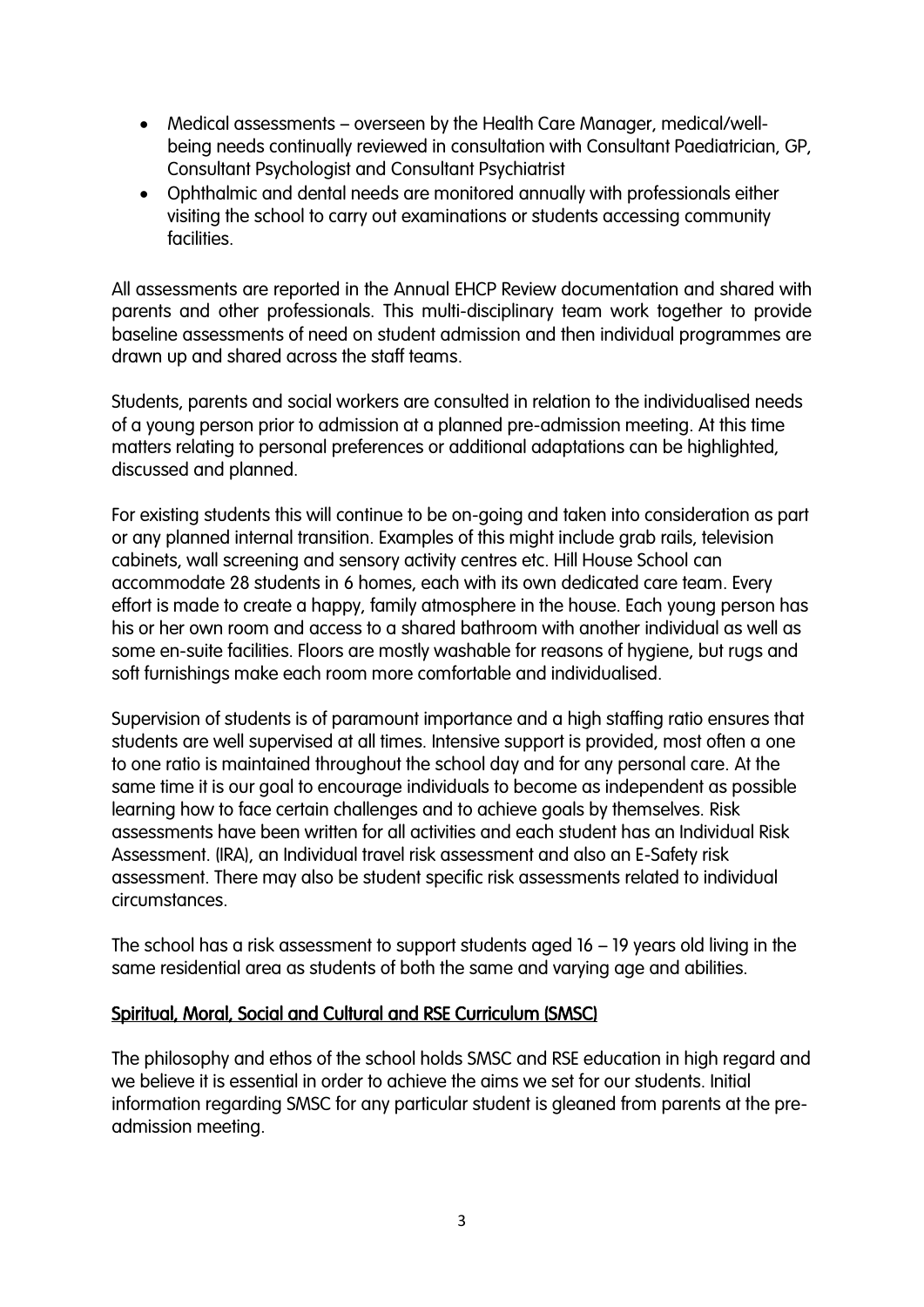All staff share responsibility in ensuring that opportunities are provided to give the students positive learning experiences as part of their spiritual, moral, social and cultural development throughout the whole curriculum. Students with Autistic Spectrum Condition (ASC) have difficulty with their concept of self and are likely to find some of the more abstract ideas of spiritual, moral, social and cultural education problematic. The curriculum concentrates on the understanding of self, making sense of the world, their environment and their place in it through real life experiences.

The intent of our curriculum is to enable students to understand right and wrong and regardless of their diagnosis, teach them how to interact positively with other people. Although many of our students may be non-verbal, we do support their communication, interaction and understanding by providing visual support across the waking day. For example, if a student's first language is not English, we would provide visual symbols displaying both languages. Our School seeks to offer students with Special Educational Needs full access to a broad and balanced curriculum. There is a whole school approach, which involves all staff, in understanding how a student learns and supporting students with Special Educational Needs. All peripatetic staff are made aware of each student's needs. All staff have a responsibility to differentiate lessons to cater for individual learning needs.

Parents/guardians and students will be involved fully in the process of the planning and delivery of support. It is the policy of Hill House School that students who have been accepted into the school will be offered appropriate support to enable them to access the curriculum effectively and fulfil their potential. We are an inclusive school, determined to meet the needs of all our students. All our students will have access to a broad and balanced curriculum. Teachers use appropriate assessment to set targets which are highly ambitious. We will identify potential areas of difficulty which will be addressed at the outset. Lessons will be planned to address potential areas of difficulty and to remove barriers to student achievement.

#### **Interpretation**

As part of its commitments under articles 7 and 24 of the United Nations Convention of the Rights of Persons with Disabilities, the UK Government is committed to inclusive education of disabled student and young people and the progressive removal of barriers to learning and participation in mainstream education. The Children and Families Act 2014 secures the general presumption in law of mainstream education in relation to decisions about where student and young people with SEN will be educated and the Equality Act 2010 provides protection from discrimination for disabled people. Independent schools are required to follow the Special educational needs and disability code of practice: 0 to 25 years: Statutory guidance for organisations who work with and support student and young people with special educational needs and disabilities (DfE and Department for Health: 2015).

Our school regularly reviews and evaluates the quality and breadth of the support we can offer or can access for students with SEN or disabilities. We also consider our duties, as they apply to us as an independent school, under The Equality Act 2010. We give careful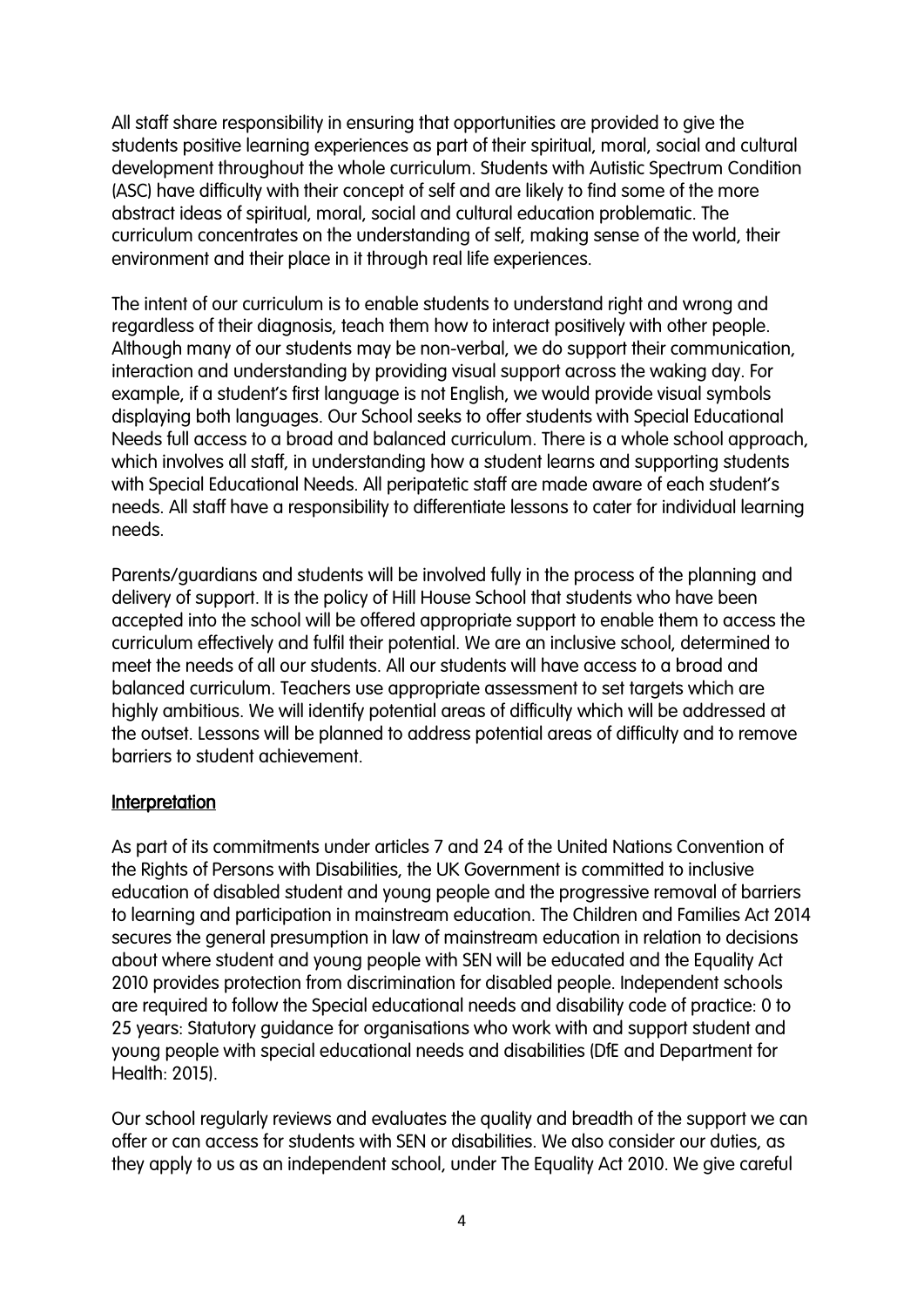consideration in advance to what disabled students and young people we can accommodate in our independent school. School leaders regularly review how expertise and resources used to address SEN can be used to build the quality of whole-school provision as part of their approach to school improvement.

# Equality Act 2010

Our school has a duty under the Equality Act 2010 towards individual disabled student and young people. We will make reasonable adjustments, including the provision of auxiliary aids and services for disabled students, to prevent them being put at a substantial disadvantage. We give prior thought to what disabled student and young people might require and what adjustments might need to be made to prevent that disadvantage. Our school has a duty to prevent discrimination, to promote equality of opportunity and to foster good relations.

# Aims and Objectives

Our school's Special Educational Needs policy provides a framework for the provision of teaching and support for students with learning difficulties. The framework refers to entitlement, access and partnership. Although we aim to make provision for identified Special Educational Needs, it may not always be possible to do so within the school's resources. In such cases the Principal and the student's parents would be informed. Where a concern has been raised, any special needs or disabilities will be identified at the earliest possible opportunity. The assessment process will involve partnership with all those concerned with the student, including parents/carers, teachers and other professionals. The student's views will also be sought. The aims of this policy are:

- to create an environment that meets the special educational needs of each student;
- to ensure that the special educational needs of students are identified, assessed and provided for;
- to make clear the expectations of all partners in the process;
- to identify the roles and responsibilities of staff in providing for student's special educational needs;
- to enable all students to have full access to all elements of the school curriculum;
- to ensure that parents are able to play their part in supporting their student's education;
- to ensure that our students have a voice in this process.
- In order to meet these aims, our objectives are:
- to ensure students with learning needs are identified as early as possible;
- to assess the student to identify specific areas of difficulty;
- to ensure all peripatetic staff are aware of the student's needs and are able to meet those needs within the school setting;
- to ensure students' records include information relating to their individual needs, interventions and outcomes;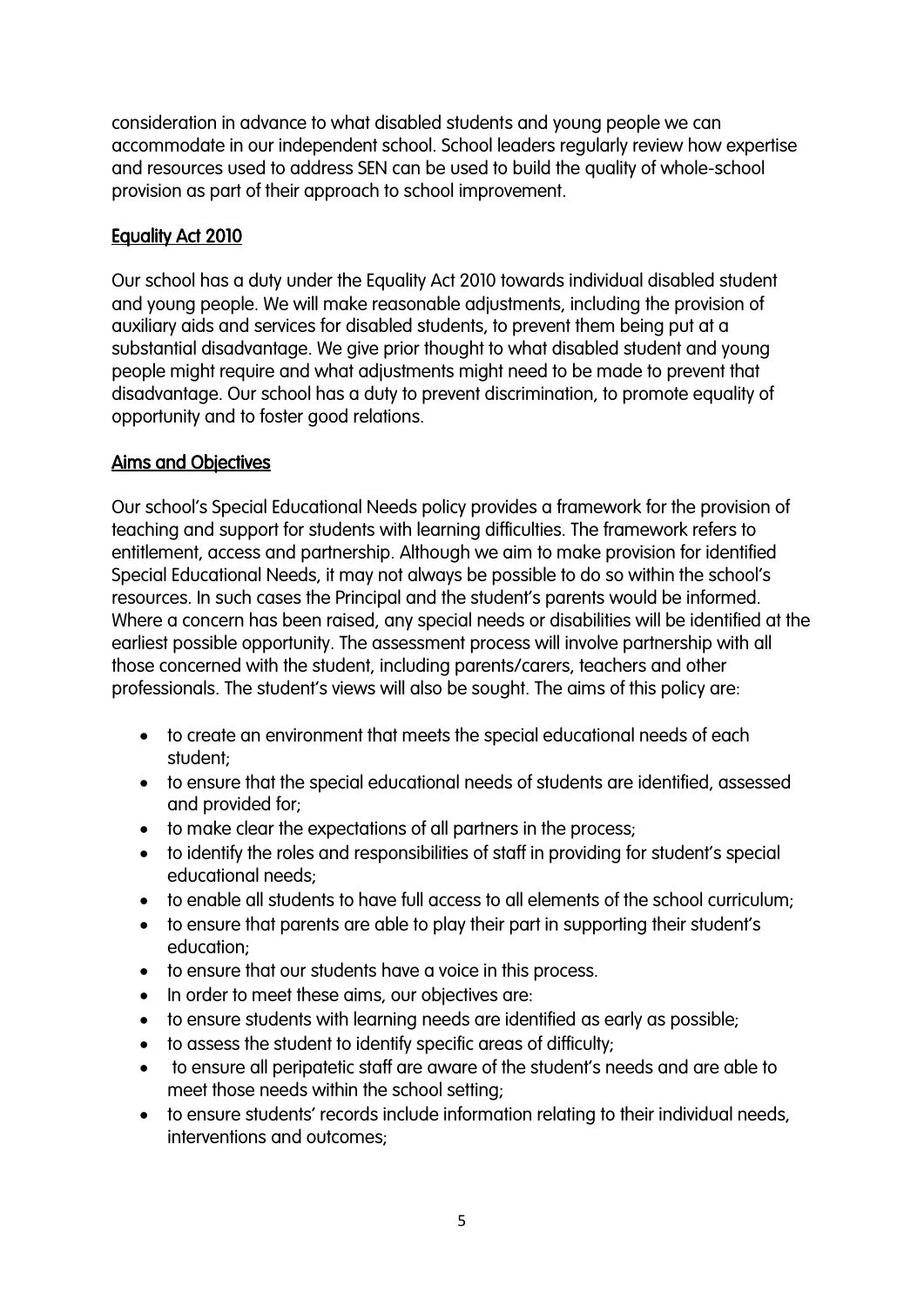- to assist staff in modifying curriculum to meet the student's needs within the classroom and provide training programmes when required;
- to ensure that no student with learning needs or disability is discriminated against on the basis of his/her disability;
- to work in partnership with parents, guardians and the student themselves in providing appropriate support and advice.

## Special Educational Needs Co-ordinator (SENCo)

The Assistant Deputy Head is the appointed co-ordinator for special educational needs known as a Special Education Needs Co-ordinator (SENCo). It is the responsibility of the SENCo to co-ordinate the operation of the Special Educational Needs Policy. The SENCO who has an important role to play in determining the strategic development of SEN policy and provision in our school has day-to-day responsibility for the operation of SEN policy and co-ordination of specific provision made to support individual students with SEN, including those who have EHC plans.

The SENCO:

- provides professional guidance to colleagues and will work closely with staff, parents and other agencies;
- will be aware of the provision in the Local Offer and be able to work with professionals providing a support role to families to ensure that students with SEN receive appropriate support and high-quality teaching.
- oversees the records for all students with special educational needs;
- maintains the school's SEND list;
- liaising with and advising fellow staff;
- liaises with parents of our students with special educational needs;
- works with external agencies, professionals and specialist tutors as appropriate;
- monitors Individual Educational Plans, as and when required;
- supports staff in developing strategies to meet effectively the learning needs of all students at our school;
- Provides high quality training for teachers and TAs to support students' well-being.

## **Teaching Assistants**

We also use TAs who are timetabled to work in small class/college teams with various students either individually or in the classroom. This teamwork ensures knowledge of the individual student is secure to be and allows time for both Teacher and TAs to plan provision and differentiation for those students to ensure that they extend their learning beyond the completion of work. We believe that good collaboration between teachers and support staff is essential to ensure maximum progress for our students.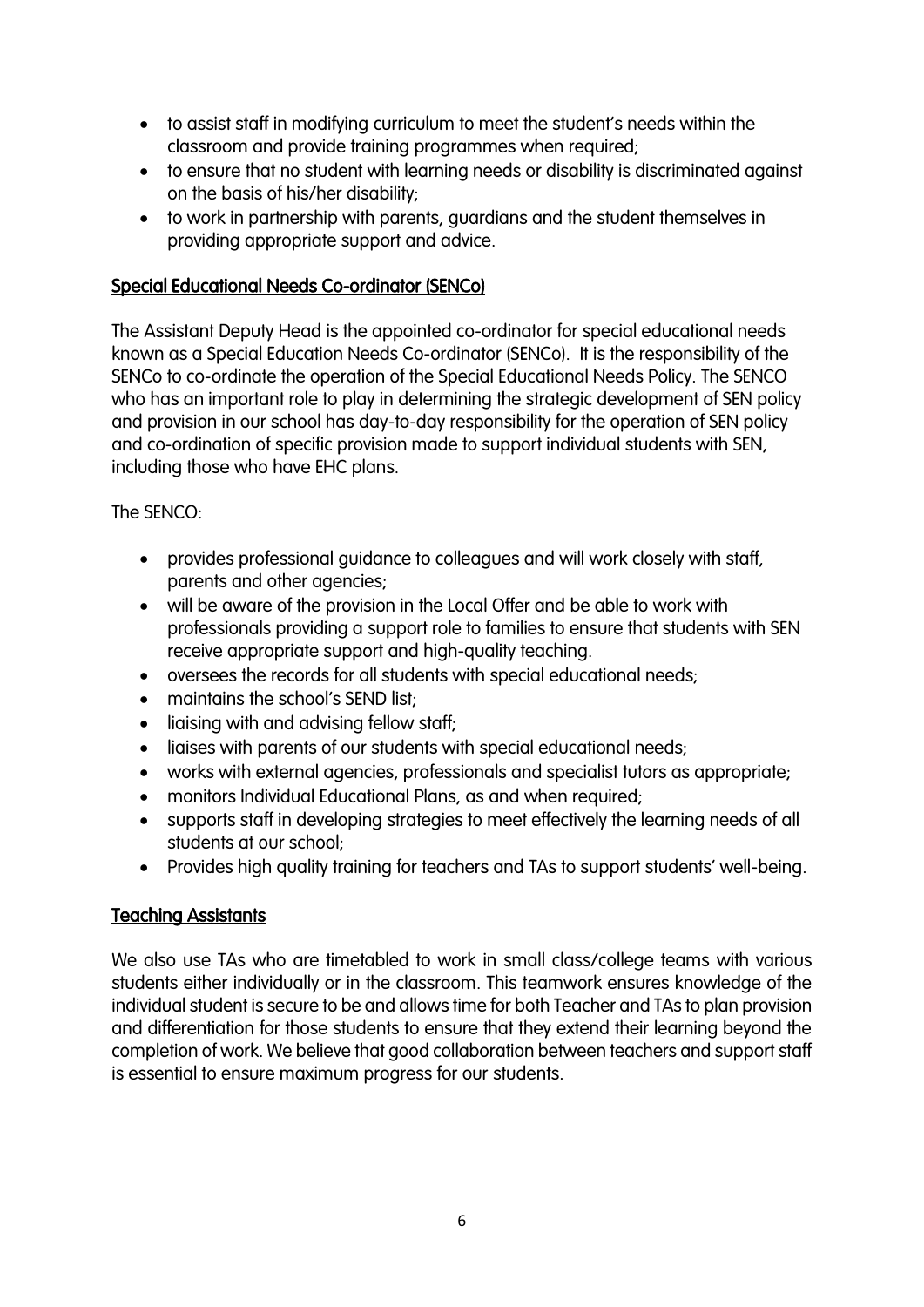## What Hill House School does;

We support our students in developing a 'voice' thus enabling them to express their own ideas, feelings and concerns. This begins by ensuring that they are able to communicate their needs and wishes. Once this is in place either through objects of reference, photographs, symbols, etc. opportunities are provided regularly through the young people's `home chats` for example

All students are given access to an independent advocacy service- NYAS – a dedicated advocate visits Hill House regularly and works closely with the school Speech & Language therapist who has given the advocate training on communication to ensure they can interact with young people, allowing them to express any concerns or issues.

Independent Person – monthly visits are in place and the IP tours the school both observing and talking to staff and students about their experience of school. There is a student-friendly version of the complaints procedure designed to make it as accessible as possible to all. Student opinions are additional sought via student questionnaires, activities using talking mats and incident debriefs.

The School has a proactive approach in ensuring that there is no discrimination against disabled children and prospective children in the provision of education and associated services and in respect of admissions and exclusions. Improving access to education and educational achievement by disabled children is essential to the Proprietor's policy of ensuring equality of opportunity, full participation in society and the economy. We are committed to Disability Equality and understand the need to embrace the spirit of the Disability Equality Duty detailed in the Disability Discrimination Act 2006 (DDA) and the Equality Act 2010. Through a positive approach we actively work towards disability equality, with our students, parents/guardians and staff. We note that the Duty is grounded in the Social Model of Disability and undertake to understand the implications of this and ensure it is embedded in the school culture and informs the way we apply the Duty. The school's ethos and its commitment to justice are the foundation of its aims in educating the whole school community to make its proper contribution to society. This Disability Equality policy and the Accessibility Plan contribute to the review and revision of related school policies as follows:

- School Improvement/Development Plan
- Special Educational Needs and Disability Act (SENDDA);
- Equality and Diversity Policy (Equal Opportunities, Racial Equality and Anti-bullying);
- Curriculum Policies;
- Admissions Policy;
- Inclusion Policy;

The School is committed to treating its students fairly. According to the Equality Act 2010, we must take reasonable steps to ensure that our students are not put at a substantial disadvantage by comparison with students who are not disabled. The School therefore seeks to cater for every situation. It is intended as a general statement of our policy which sets out the principles underlying our approach to making adjustments for disabled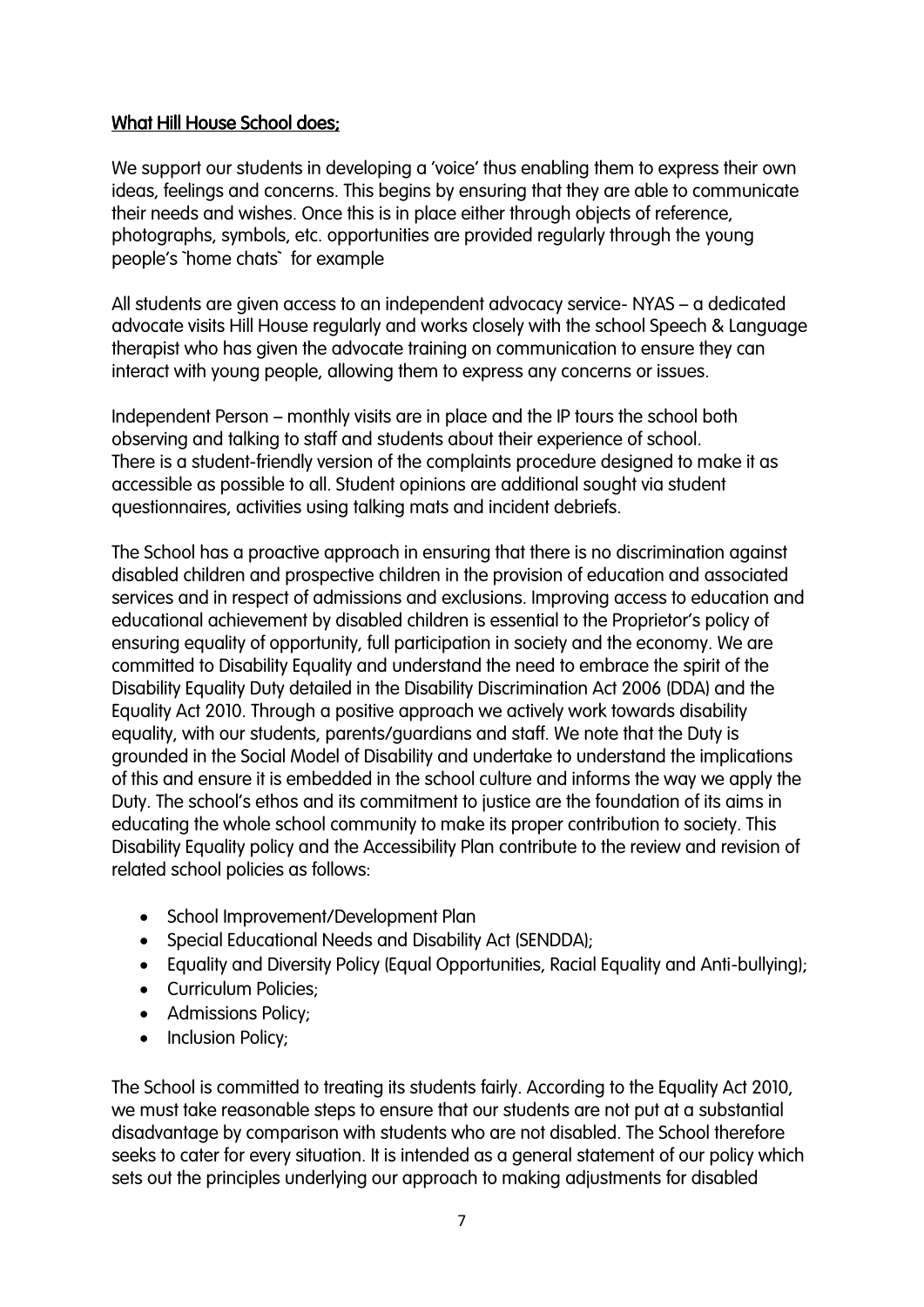students and the factors the school will take into account when considering requests for adjustments. Disability discrimination law covers employment, the provision of services and the provision of education. It is the policy of the School to comply with the DDA. The Equality Act 2010 requires that building owners and/or occupiers (service providers) to not discriminate against disabled people when providing goods, facilities, services and premises. This means that where facilities and services are provided for people who are not disabled, then similar facilities and services should be provided for disabled people.

Service providers are also required to take reasonable steps to:

- Change any practice, policy or procedure which prevents disabled people from using a service.
- Make reasonable adjustments to remove physical barriers which prevent disabled people using a service.

We believe that people with special needs should share the same rights as all members of the population. Within the statutory framework provided by current legislation and regulations, Cambian Group staff work to protect and promote, for all people with special needs, the right:

- to live full and independent lives to the maximum of their potential
- to a full, accurate and unbiased assessment of their special needs
- to the range of educational, care, health and other associated support services required to meet all their needs
- to be involved in decisions affecting their lives and to have their wishes, as far as possible, ascertained and respected
- to appropriate guidance, counselling and care which promote their physical, mental and spiritual health, and well-being
- to safe, attractive and comfortable living accommodation
- to privacy
- to adequate food, clothing, space and other necessities of life
- to the equipment, assistance and support services necessary to enable them to live with dignity
- to the degree of freedom of movement which is consistent with their health, safety and well-being
- to participate in and benefit from cultural, entertainment, recreational and sporting activities
- where possible to use facilities and services in the community
- to develop relationships without exploitation or coercion
- to the full protection of the law
- to be protected from all forms of abuse and from the fear or threat of abuse
- of access to information contained in their personal records, where this does not conflict with statutory regulations or threaten their well-being
- to supportive intervention to promote positive behaviour and to protect them from harm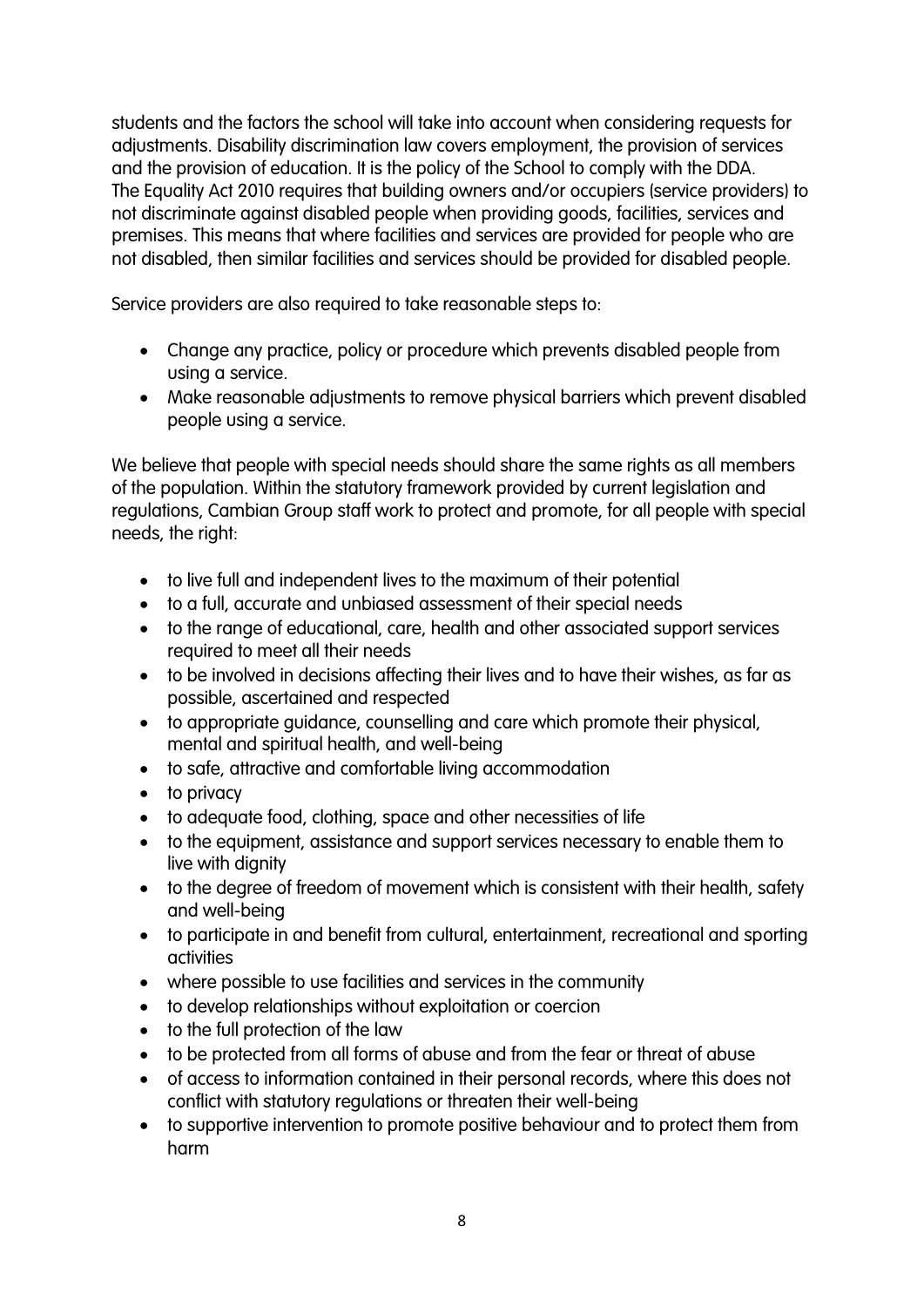- of access to suitably qualified, experienced and sympathetic staff in sufficient numbers to maintain quality of service
- to financial support sufficient to maintain their quality of life
- to have their links with home and family promoted and maintained
- to positive recognition of cultural and religious diversity.

In the light of our strongly held belief in these rights of the individuals in our care, we undertake the duty to promote them through the provision we make for our students and young people We offer a high standard of education and care, based on an accurate assessment of individual need, and delivered in an environment which supports and promotes personal growth and development.

Our young people live in safe, attractive and comfortable accommodation and are accorded a degree of privacy and consideration which safeguards their dignity and enhances their quality of life. We try always to involve them in making decisions that affect their lives and to take account of their wishes in relation to lifestyle, work and leisure. We seek to offer all our young people a full range of suitable activities within our school and where possible, in the community. These activities are age-appropriate, designed to encourage the degree of independence of which the young person is capable and to promote the development of good relationships with their peers and others with whom they come into contact. Consistent with protecting them from harm, we encourage freedom of movement and offer appropriate support to enable access to activities of their choice.

Whilst in our care, all our young people enjoy the full protection of the law. We operate checks, establish codes of conduct for staff and provide safeguards to ensure their safety from abuse or threat of abuse. There is a Cambian Education policy with regard to Safeguarding which is strictly followed in every school and college and which fulfils all statutory requirements. Our Complaints Procedure is comprehensive and of proven worth; for all establishments there are Independent Persons to whom complaints or concerns can be directed.

At Hill House School we maintain sufficient numbers of staff, suitably qualified and experienced, to ensure that our young people are carefully supervised and have access to support, advice, guidance and education of high quality. Particular emphasis is placed on helping them to reduce unwanted behaviours and to operate effectively as individuals in society. Every effort is made to maintain links with home and family and, where relevant, to ensure recognition of cultural and / or religious diversity.

Hill House School has been designed both environmentally and in its procedures to support students with a primary diagnosis of severe autism. The provision therefore has:

- high staffing ratios
- all staff trained in the understanding of autism and a range of alternative approaches
- small class groupings
- total communication environment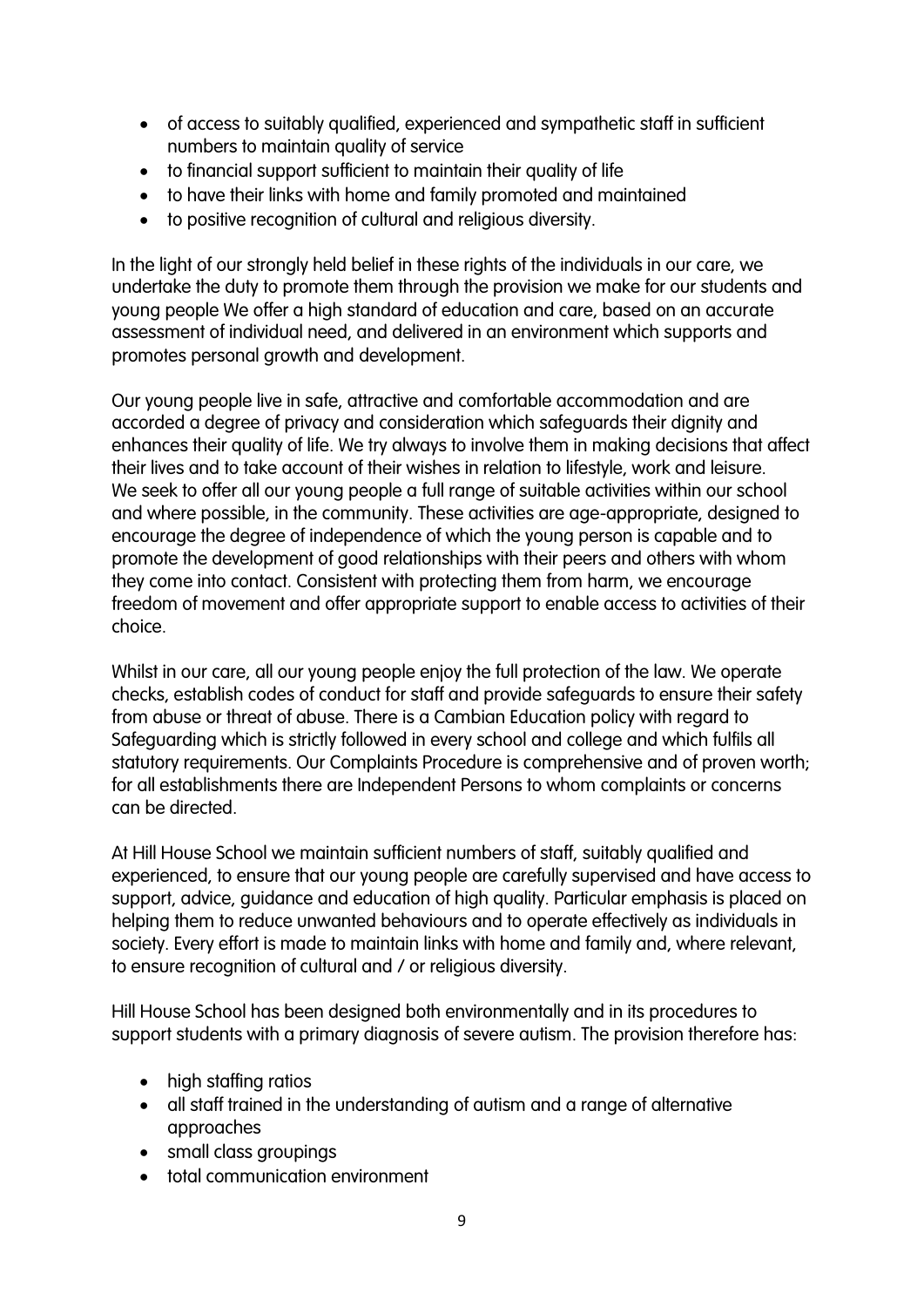- high structure and predictability
- therapeutic support from OT, Psychology and SLT
- consistency of approach
- regular, holistic review of programmes
- support from psychiatry services
- a range of on-site resources to engage and stimulate complementing the wide range of resources our students access out in the community.
- Good community links

#### NATIONAL CURRICULUM

Hill House's curriculum is broad, balanced and relevant, encompassing the National Curriculum using modified or differentiated programmes of study where appropriate. Hill House School opened in September 1992 with the aim of providing education and care to young people with Special Educational Needs, primarily severe learning difficulties and challenging behaviour on a 52-week basis. The school has developed to catering primarily to Autism Spectrum Condition (ASC), and the majority of students will present with Severe Learning Difficulties and associated challenging behaviours. The school can cater for up to 28 residential students and 3 flexible day students. The school has an age range of 11-19.

Students are based in 3 classes and a college group. Classes are grouped broadly according to Key Stage and compatibility. Classes one – three comprise the 'lower' school and there is a college group for our sixth form students and for those who require less intensive support, with further opportunities to develop their skills in accessing the community and developing their skills for everyday life and a greater degree of independence.

The Hill House curriculum is broad, rich and ambitious. It provides highly positive, memorable experiences and rich opportunities for high quality learning. This has an impact on student's behaviour and contributes to achievement, SMSC and personal development

The Hill House curriculum enables all students to work towards, achieve and exceed their individual EHCP outcomes

The Hill House sixth form study programme offers a distinct and personalised curriculum designed to support students to become independent and learn vocational skills The Hill House curriculum prepares students for life after school and instils a sense of `cultural capital` supporting students to become valued citizens both within the school setting and within their wider community

Typically, students at Hill House have a diagnosis of Autism and will have severely limited functional, social, communication and intellectual skills. Challenging behaviours may include physically harmful behaviour directed towards self and /or others, destructive behaviour and withdrawal. They will usually have attended a special school, sometimes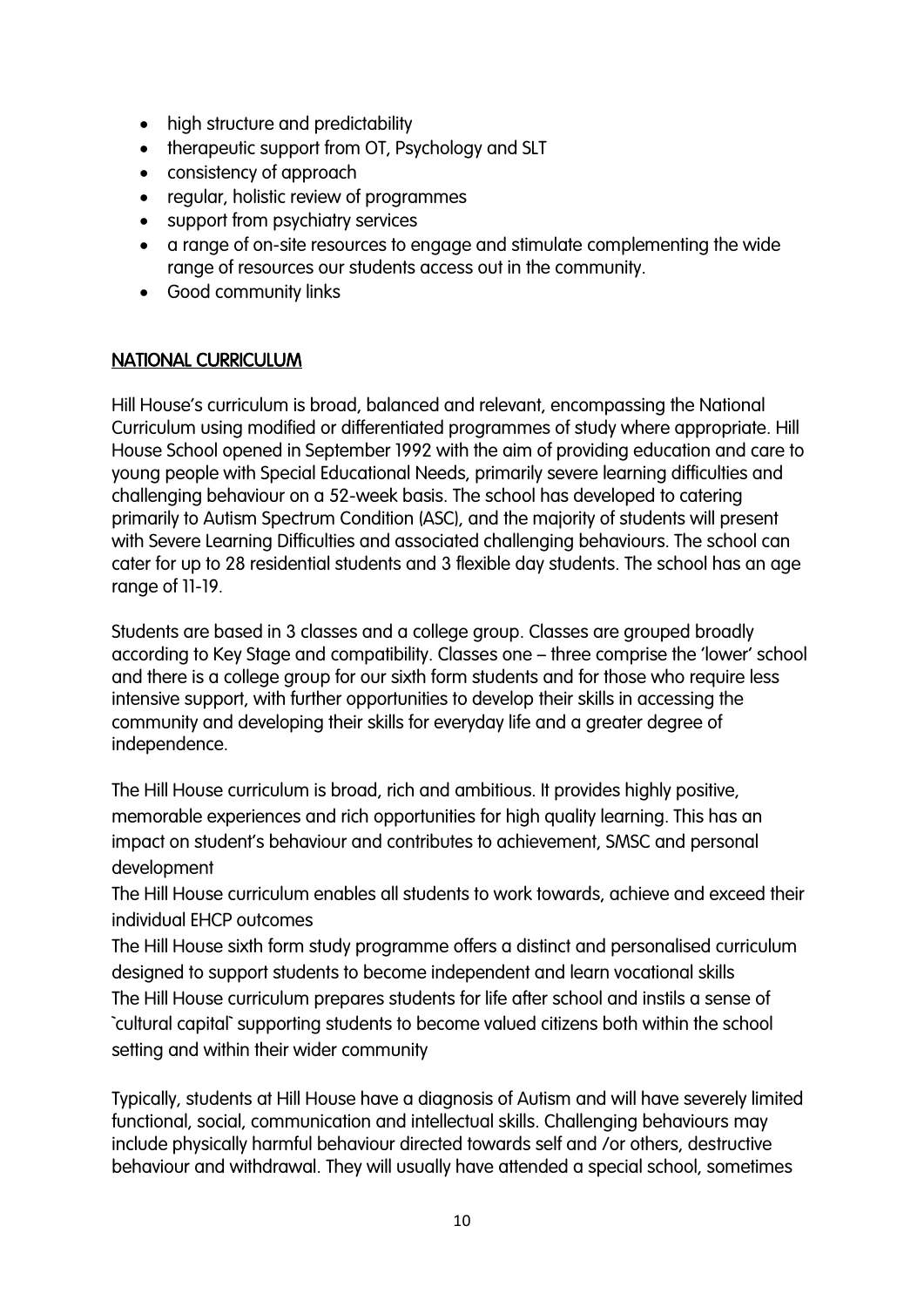several, but will have experienced great difficulties in coping. They will have been supported through the provision of additional resources, generally through 1:1 or 2:1 staffing but will usually have been or will be on the verge of exclusion from their peer group when referred.

Standardised assessment will have shown achievement well below national norms. Most students will have presented significant challenges in the home setting and many will have been supported by Social Services in respite or full-time care homes.

Hill House School understands behaviour to be functional and believes that the main factors behind student's challenging behaviour are:

- An inability to relate to the world and to cope with the anxieties and confusions that result
- An inability to communicate with the world to express need.
- Previous experience in which 'challenging behaviour' has been reinforced by adults and so has become learned.

## KEEPING SAFE

Hill House works hard to ensure that all students in our care are kept safe. Safeguarding is always taken very seriously and is everyone's responsibility. We work hard to prevent or eliminate any form of abuse

Hill House have a dedicated designated safeguarding team who liaise closely with the local safeguarding teams, provide training and support for staff and students and follow up any concerns immediately. All staff are made aware of the signs of abuse and have a knowledge and understanding of all procedures and feel listened to. We work hard to ensure that all students feel that they are listened to and understand how they can complain. Written records are timely and are held securely.

Students are consulted on a regular basis about how they are feeling and asked if they feel safe. Staff are also consulted on how they think the students are feeling and what can be done to improve their safety.

Within the curriculum and sixth form study programmes topics such as 'E-Safety', 'Protected Characteristics', 'FGM', 'Mate Crime', 'How to say no', 'Good and bad secrets', 'Who you can talk' to, 'Going missing' and 'Radicalisation – How to keep ourselves safe' are all included in the schemes of work and promoted through lessons and activities.

Hill House ensure that they are up to date with current National guidance and all staff are aware of documentation. Hill House complies with the Equality Duty (2011) which covers; Age, disability, gender reassignment, pregnancy and maternity, race, religion or belief, sex and sexual orientation.

It aims to;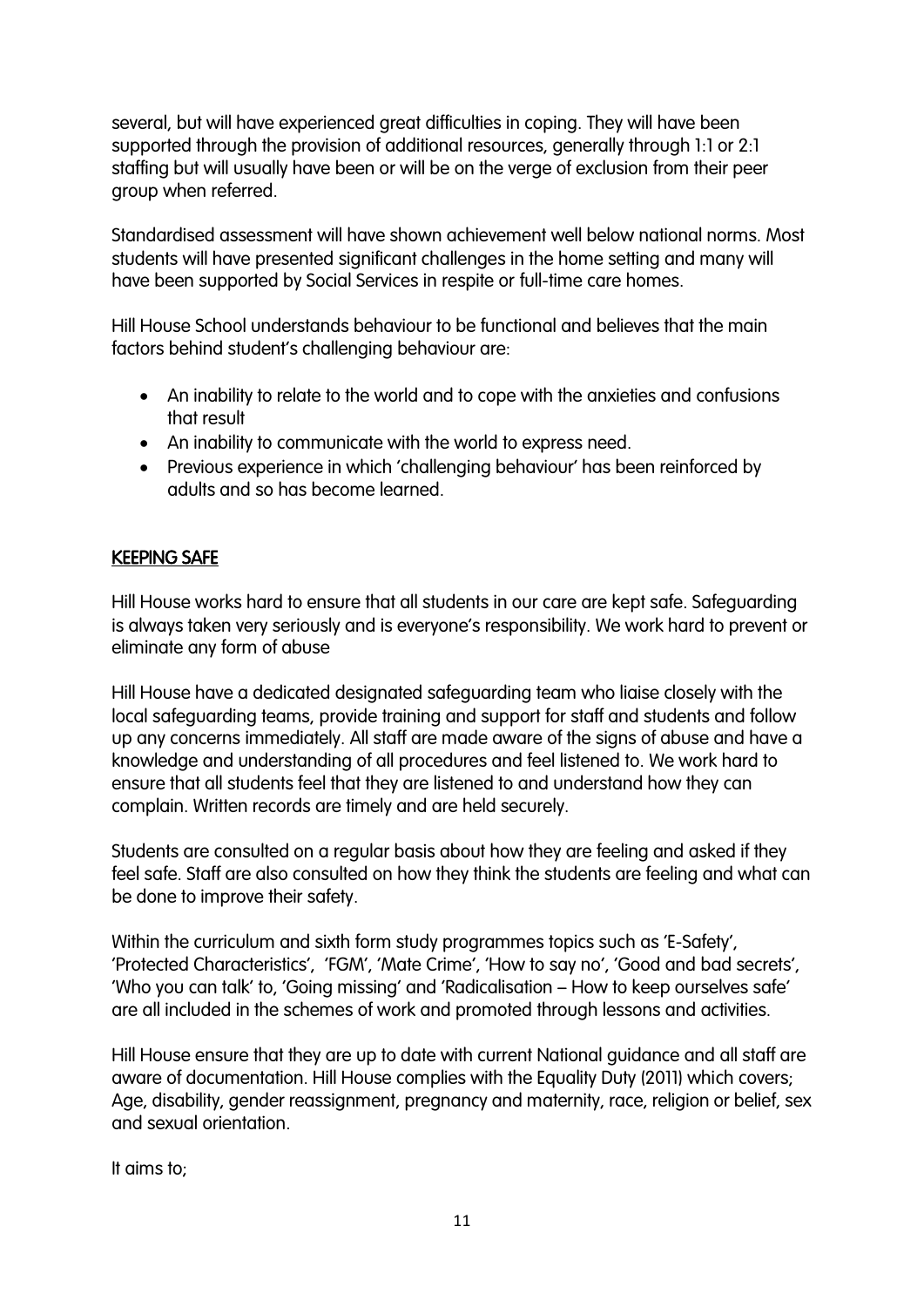`Eliminate unlawful discrimination, harassment, victimisation.` Any suspected bullying is reported immediately and Hill House liaise closely with the local safeguarding team.

All students are supported to communicate any concerns they may have through a range of methods including reflection times. Prevention is key and is promoted through the Hill House Curriculum, Anti-bullying days, and through regular staff training and by celebrating achievements and successes. Hill House continuously strives to promote a positive climate, a safe and calm environment for the students to live and work in and an ethos which is inclusive at all times.

#### **Democracy**

Democracy is widespread within the school, it is vital that all students have a voice and have opportunities to contribute. This takes place within student consultation work for annual reviews, young people's reflection times and within `home chats` These values are also promoted through events such as `Parliament Week` and through links with our local MP

#### The Rule of Law

At Hill House students learn about the rules of the school as well as those rules that govern the country. They are supported to develop an understanding of how to behave when out and about in the community and how to interact appropriately and positively with others

## Individual Liberty

At Hill House students are actively encouraged to make choices as independently as possible within a safe and supportive environment. At Hill House we educate and provide boundaries for students to make choices in a safe way. Our curriculum empowers students to develop knowledge and understanding which helps them to make choices for example through our PSHE lessons

#### Mutual Respect

At Hill House we encourage and support our students to respect one another. We work hard to ensure that all students feel included and are able to make a contribution

#### Tolerance of those of Different Faiths and Beliefs.

At Hill House students develop an understanding of their place in a culturally diverse society and have many opportunities to experience this diversity. We share and celebrate diversity through our whole curriculum and particularly through assemblies, RE, PSHE and special events. Students have the opportunity to observe practices related to their own faiths and beliefs and to share these with the rest of the school. Hill House promotes a positive and inclusive environment .Throughout the school year achievement and success is celebrated in a whole range of ways including within class plenary sessions, whole school achievement assemblies and through individual acknowledgement of accomplishment.

## Teaching and Learning at Hill House School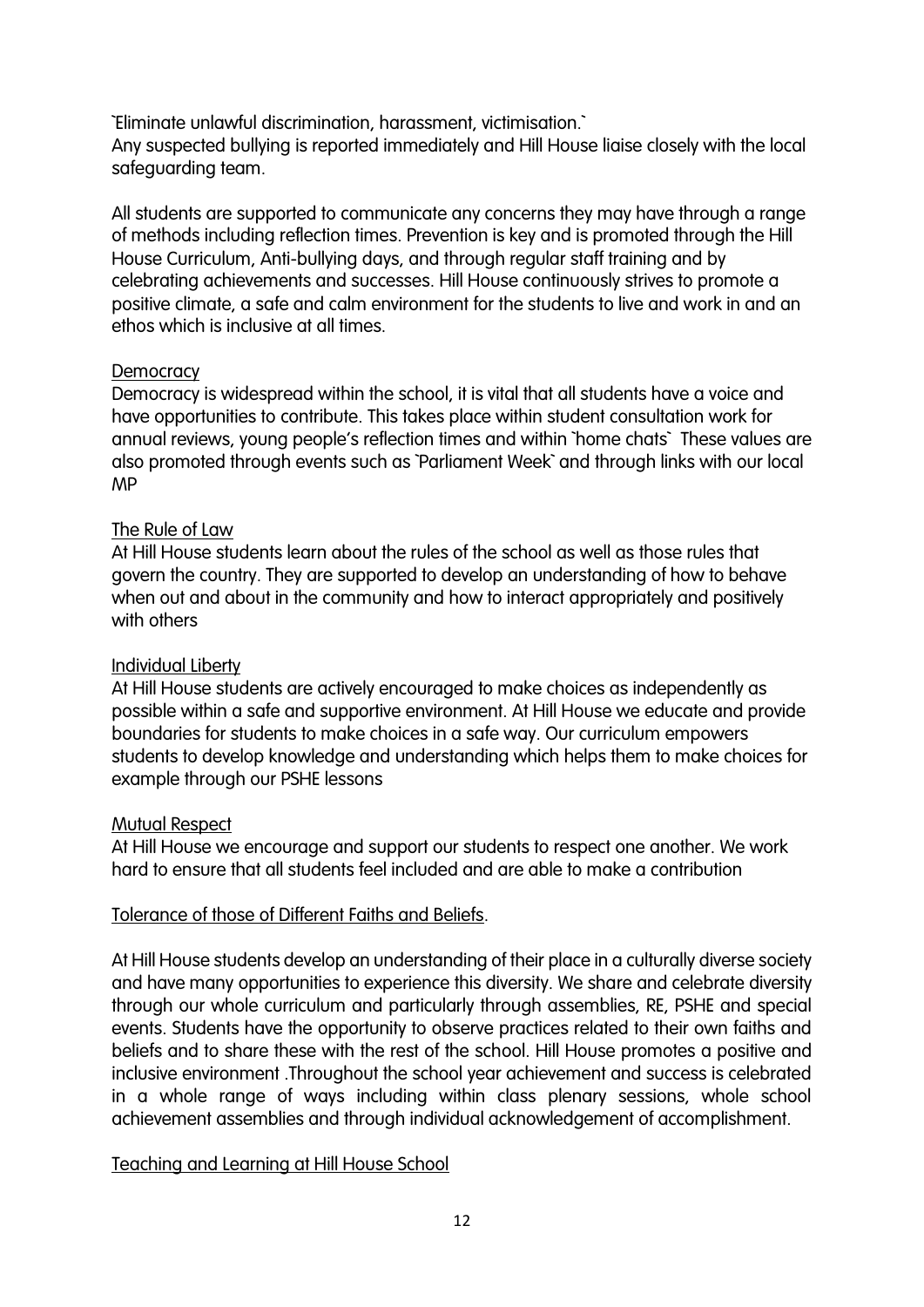The Cambian Group Mission Statement is as follows:

'To actively enable each and every one of the people in our care to achieve their personal best'

In fulfilling the Cambian mission statement, Hill House provide:

- A holistic approach to the education, care and therapy of our young people, with a curriculum providing opportunities across the waking day
- A curriculum that addresses the very special needs of our learners, is ASC specific and that promotes individualised approaches to learners
- A skilled staff team who are empathetic to the needs of the students and are trained to a high standard
- A therapeutic environment and facilities that maximise opportunities for students to learn and make progress
- A multidisciplinary approach to working where every professional around the child is fully involved and working together to secure best possible outcomes

## Our Values

- Teaching and Learning is at the heart of everything that we do at Hill House. We believe that every moment of every day is a learning opportunity
- The active inclusion of all students in their learning
- The use of positive, non-aversive strategies in helping students to develop selfmanagement of their behaviour
- Developing student's capacity for communication and the development of social skills and socially acceptable behaviours
- Promoting the health and welfare of our students
- Enabling students to make progress, and intervening in a precise and timely manner to ensure that progress is sustained

## Our Aims

At Hill House we provide a breadth of opportunities through a rich and varied learning environment allowing each child to achieve their personal best and experience significant success. Through our teaching we aim for our students to be successful learners and for each student to:

- Develop a love of learning by providing opportunities to acquire, develop, practise, apply and extend their skills in a range of contexts across the curriculum
- Become confident, independent learners that encounter, engage and explore
- Develop a range of skills towards independence to best equip our students to be able to live in modern Britain
- Communicate needs, make choices, make decisions and choose options that other people act on and respect
- Increase learner's awareness, understanding and respect of their environment and of the world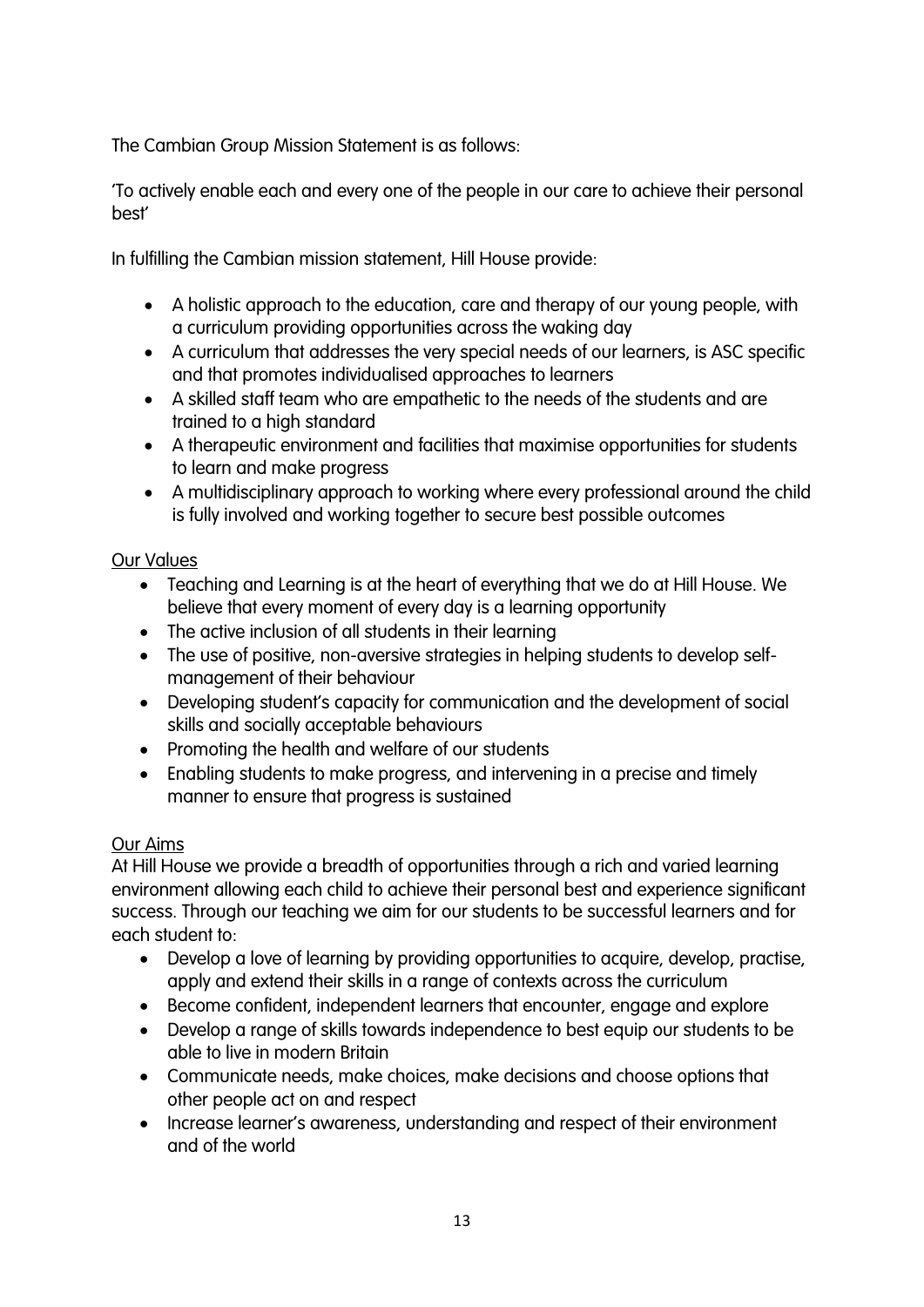- Promote self-esteem and self-advocacy through the use of a range of systems of supported advocacy and to develop an awareness of self and sensitivity to others
- Celebrate and share success and achievement and Learning

Our core purpose at Hill House School is learning and teaching

#### Effective Learning

Effective learning takes place within a learning culture where students believe they can succeed and are personally involved in their learning

Learning is effective when;

- Learners understand the process of learning and take responsibility for their own learning
- Learners know their targets and reflect on their work and are involved in identifying how to improve to achieve maximum success
- Learners develop a positive view of themselves
- Learners experience a range of tasks
- Learners practise and apply their skills in other learning situations

#### Effective Teaching

Effective teaching takes place when teachers have high and consistent expectations of all learners' behaviour and attainment

Teaching is effective when:

- Teachers have high expectations for all students regardless of their starting points
- Teachers recognise diverse learning styles and use a variety of teaching strategies to motivate and develop a range of skills among learners
- Teachers build on learner's individual levels of attainment to develop their skills, knowledge and understanding
- Teachers use praise and positive reinforcement to motivate learners through lesson delivery, tasks and the celebration of achievement
- Teachers use a range of assessment tools including rich questioning to accurately assess student's learning and progress Assessment is used to adapt and inform future learning opportunities
- Teachers have high and consistent expectations of all learner's behaviour, which promote safety, respect, self - esteem and positive attitudes

We provide high quality teaching and learning that directly contributes to raising achievements of all within Hill House. We provide a broad, balanced and highly engaging curriculum and individualised learning targets

## Healthcare and medical information

Our Health Care Manager oversees the health needs of the students who are all registered locally with the GP; all medical procedures are overseen by a Consultant Paediatrician and our Consultant Psychiatrist.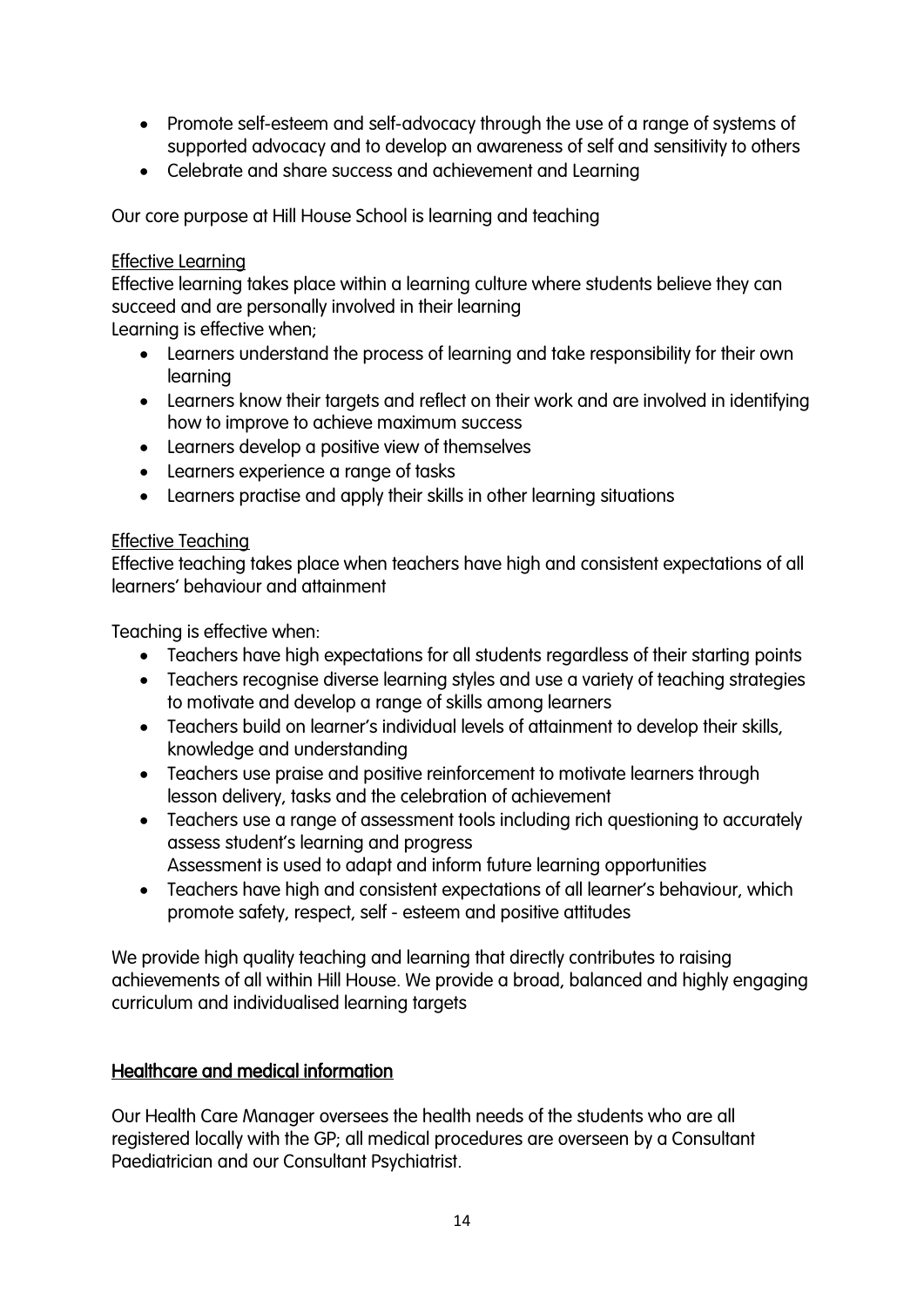A Consultant Paediatrician attends school for medical oversight on a four-weekly basis. A Consultant Psychiatrist, employed by Cambian, holds twice weekly sessions within the school. Only prescribed medication is administered at the school with the full knowledge and permission of parents. However, on occasions the GP may recommend a medication for example to alleviate a high temperature; in this situation the senior member of staff on duty is always informed before any medication is administered and parents are told as soon as possible. The Health Care Manager deals with all medical matters and arranges regular dental and optician's appointments and medicals. Parents are invited to attend these if they so wish. The school follows very strict guidelines on the administration of medication and staff are trained to ensure these are adhered to.

All students have annual dental checks and annual/bi-annual eye tests (dependent on age) and have access to other clinical services including a nutritionist and physiotherapist.

Students are registered with a local General Practitioner. Other services provided at school by Cambian staff include:

- a weekly clinic held by our Consultant Psychiatrist
- on-site clinical psychology
- on-site speech and language therapy
- on-site occupational therapy
- full-time on-site Health Care Manager
- regular GP clinic
- monthly paediatrician clinic
- annual dental check
- annual / two yearly optician's check

These services are immediately accessible and form part of the daily, waking-day provision. Many students are supported via a graded exposure programme to aid them to access the above detailed services if they are unable to or find this difficult. Each student has a series of tailor-made programmes to meet their individual needs including – an IEP, a Sensory Diet, a Behaviour Support Plan, a Communication programme. These are delivered through the waking-day curriculum.

Menus have been vetted by a dietician and the meals have been reviewed by the Leadership Team. The lunchtime meal is a light lunch which the students are able to choose from our school Café "Let's eat" with options including baked foods, soups and salads. The main meal is in the evening providing variety and balance. Dietary intake and bowel charts are used to record daily events for some students. Many of our students have restricted diets. These are overseen by the Health Care Manager supported by a doctor.

Health needs on a daily basis are managed by the Health Care Manager. All students are registered with the local GP who holds a surgery in school on a regular basis. Medication is given by trained staff, storage and security is overseen by the Health Care Manager. Complex health needs are monitored by a Consultant Paediatrician and our Consultant Psychiatrist; they hold monthly and weekly/twice weekly surgeries respectively in school.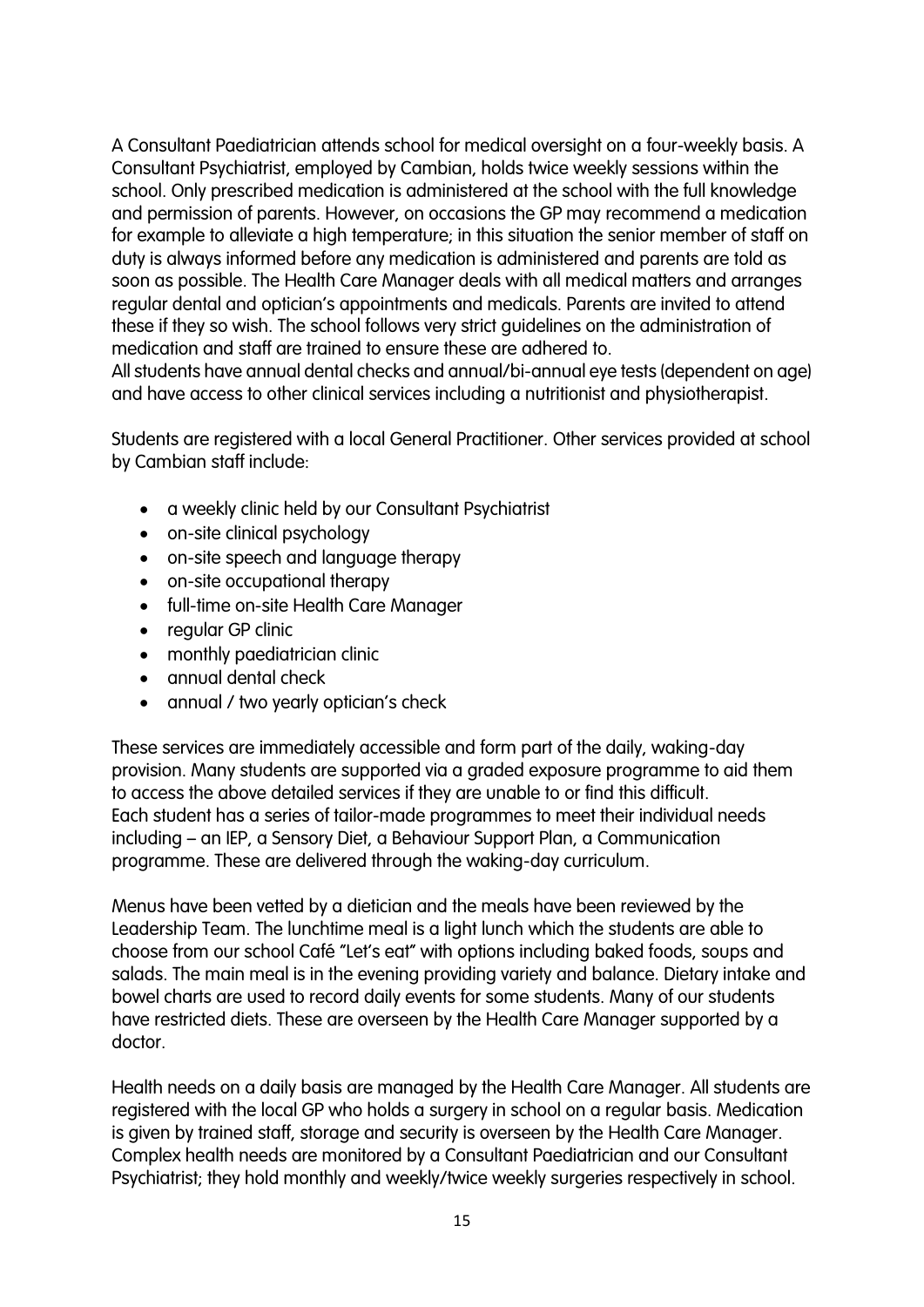## POSITIVE RELATIONSHIPS

Families who have a child with autism have invariably found life very difficult and have made every effort to meet the needs of their child. At Hill House School we wish to support parents through their journey in coming to terms with leaving their child with us for 52 weeks of the year. We believe that an open, honest partnership with parents is essential for a total education package. It is important that the students have regular contact with their families. They are helped to make a weekly call home, to hear the voices of their parents and siblings. We also make use of Skype to provide a visual link to home. Weekly postcards from care and school are sent to parents to keep them totally involved in their child's education and life at Hill House School. The postcards include photographs of the student participating in various activities across the week. Parents are requested to send postcards and letters and to visit at weekends when they are able to. Home visits during term time can be arranged if this supports the family and the student. Parents may phone in at any time and e-mail or Skype facilities are available if this is preferable. We aim to support parents by providing:

• weekly postcards from education and care to each set of parents and where possible a weekly call from the student

- web/skype links
- annual reports and an opportunity to provide parental views
- EHCP reviews and a review statement
- CLA (Looked After) Reviews
- Individual Education Plan reviewed termly
- Behaviour Support Strategies
- social occasions when family members are welcome e.g. Christmas, Sports' Day
- open door policy
- access to staff by telephone and e-mail
- literature
- a parent liaison person contact numbers available at Hill House School

• homework to share with the student during holiday periods, if appropriate, and at parents' request

To ensure the safety of our students with epilepsy or other health needs, we may use listening devices to ensure the waking night staff can hear if a seizure or medical need is taking place. These devices are used only with parental consent.

Using a positive approach to behaviour management provides our students with proactive strategies, which may divert challenging behaviour.

All staff coming to work at Hill House School have training in promoting a positive approach for our students. The school has adopted MAPA (Management of Actual and Potential Aggression), as the positive behaviour management tool. We have an instructor on the school team who will ensure that all induction and refresher training is delivered across the staff team.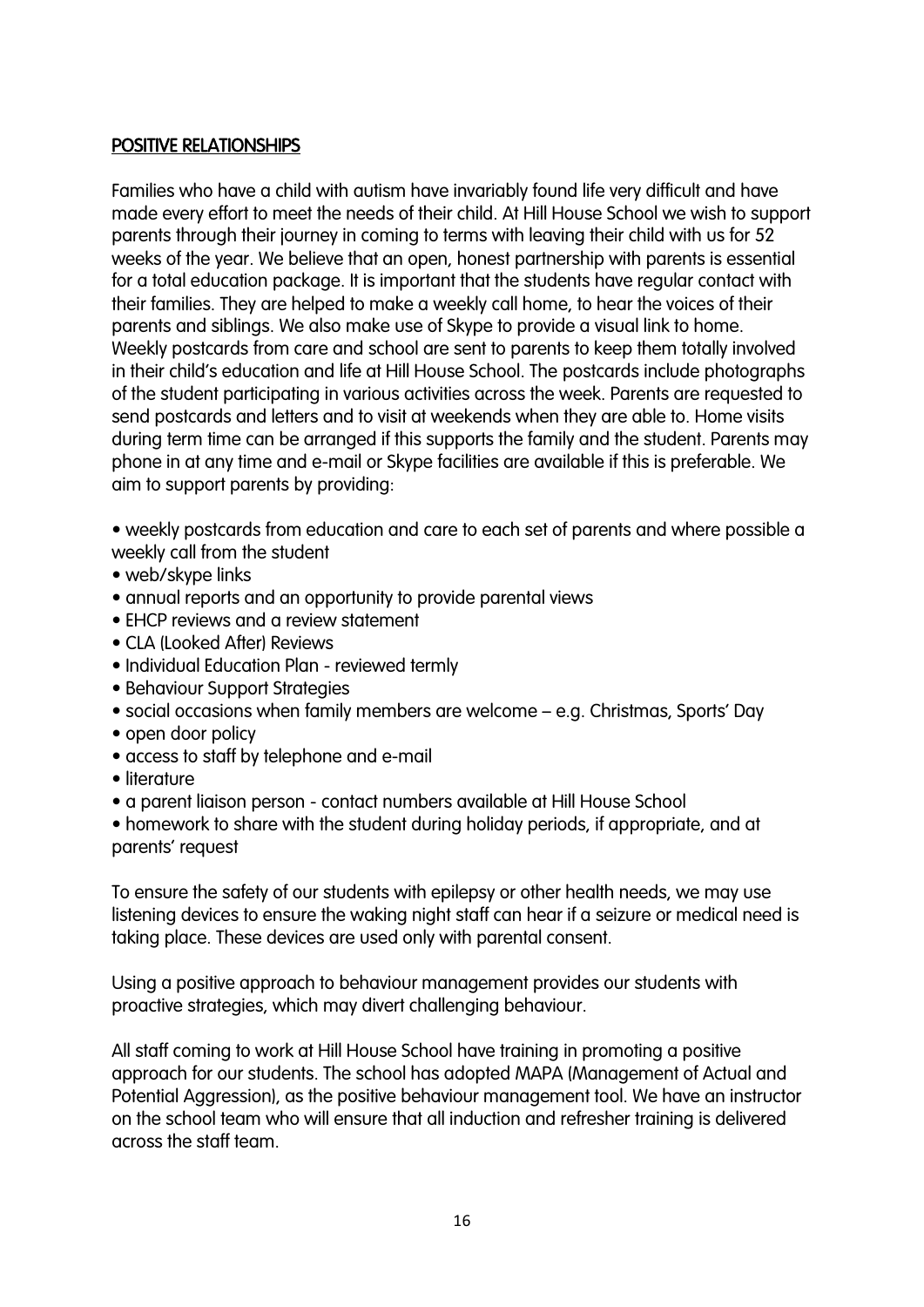Hill House School fosters a consistent approach across all environments. It is usual for a child with autism to display behaviours that challenge others when they are anxious. This can stem from poor communication skills, confusion or lack of understanding of what is required. Clarity, good communication and common expectations are therefore necessary if the child is to gain in confidence and to feel relaxed enough to learn.

Providing consistency across settings and between staff is an essential part of our work. As many difficulties are associated with communication, replacing behaviours which challenge with more appropriate communication is an essential role in school.

Punishment is not considered appropriate and sanctions are not used. Understanding ASC and how students view the world is essential when dealing with these unpredictable behaviours. All incidents involving students are recorded in Sleuth (a software system that tracks and manages data) and any involving physical restraints are recorded in a separate numbered book. These incidents are reported to the Director of Children's Services at Cambian Head Office. Exclusions are rare and the only recorded ones relate to the mis-placement nature and inappropriate diagnosis.

Deprivation of Liberty – All of our students are extremely vulnerable due to their levels of understanding and lack of awareness of danger. We need to ensure that our students are safe in the school environment. We protect our students from potential harm relating to absconding, access to traffic on the main road and driveways and stranger danger. The school environment is safe and secure. All staff carry star keys, these are issued on appointment. Staff are tasked with keeping these keys safe and on their person at all times. Many of our doors have electronic/mechanical keypad entry. This level of security ensures that we have a good chance of hindering a student who may be in crisis from accessing the main road. These systems also ensure that access cannot be gained to student living accommodation from the outside by people who are not employed by the school.

If a student has been assessed through risk assessment, as being able to manage the site independently they may be given their own star key or entry codes. This needs to be carefully managed and form part of a planned approach.

All incidents and any physical restraints involving students are recorded and reported initially to the Senior Management and psychology team. All details are kept in the Restraint Log and then captured in Sleuth software where details and trends can be mapped and analyzed.

#### RELATIONSHIPS AND SEX EDUCATION

RSE is an integral part of the school's PSHE policy

The curriculum covers a range of topics and individual students are assessed to determine any more individualised work that may be needed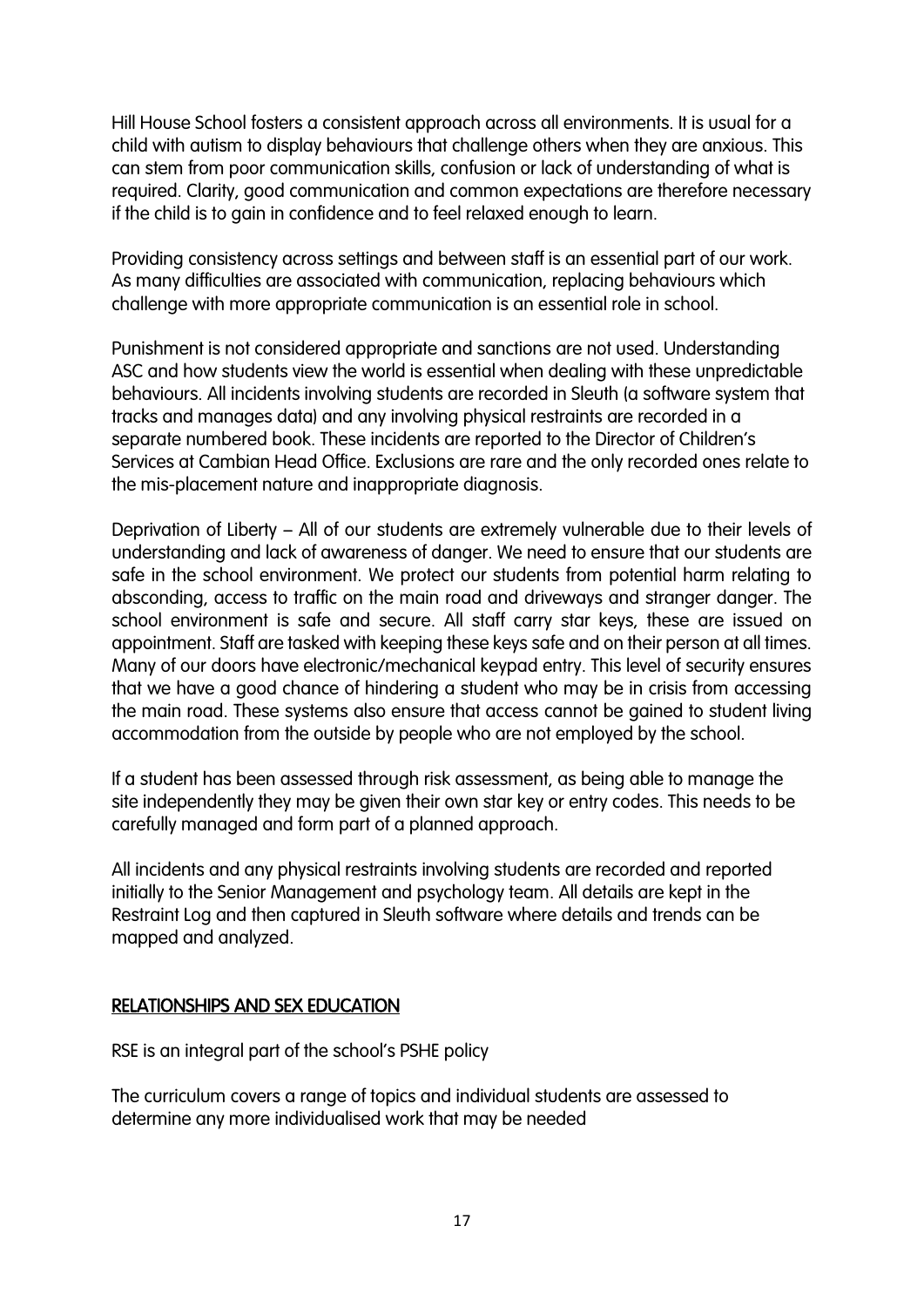We maintain our open relationships with parents and carers on this very important and sensitive issue and any specific programmes are always talked through prior to their implementation to make sure that everyone is comfortable with the content.

In practical situations of our school we do what is necessary to enable student and young people to develop, learn, participate and achieve the best possible outcomes. Our school recognises emerging difficulties arising with young people and respond promptly. We understand parents know their student best and we place stress great importance when parents express concerns about their child's development. We listen to and address any concerns raised by student themselves.

# EDUCATION, HEALTH and CARE PLAN (EHCP)

When a child who has an Education, Health and Care (EHC) Plan joins our school, we will always consult with parents and the Local Authority to ensure that the required curriculum is provided for as set out in the Education, Health and Care (EHC) Plan, including the full National Curriculum if this is specified.

Regular internal EHCP review meetings are scheduled where the team around the student will review the EHCP and make any recommendations for changes. This information will then be fed into the annual EHCP review process.

The Hill House curriculum is designed to support students to meet their EHCP outcomes and individual IEP targets are based on these more global outcomes

We have arrangements in place to support student with SEN or disabilities. We have developed a clear approach to identifying and responding to SEN. We recognise the benefits of early identification, identifying need at the earliest point, and then making effective provision, improves long-term outcomes for student. We have a focus on inclusive practice and removing barrier to learning, therefore special educational provision in our school is underpinned by high quality teaching which is differentiated and personalised, and is compromised by anything less. It is our aim to know precisely where student with SEN are in their learning and development. We:

• ensure decisions are informed by the insights of parents and those of student themselves;

- have high ambitions and set stretching targets for them;
- track their progress towards these goals;
- keep under review the additional or different provision that is made for them;
- promote positive outcomes in the wider areas of personal and social development, and
- ensure that the approaches used are based on the best possible evidence and are having the required impact on progress.

Teachers are responsible and accountable for the progress and development of the students in their class, including where students access support from teaching assistants or specialist staff. High quality teaching, differentiated for individual students, is the first step in responding to students who have or may have SEN. Additional intervention and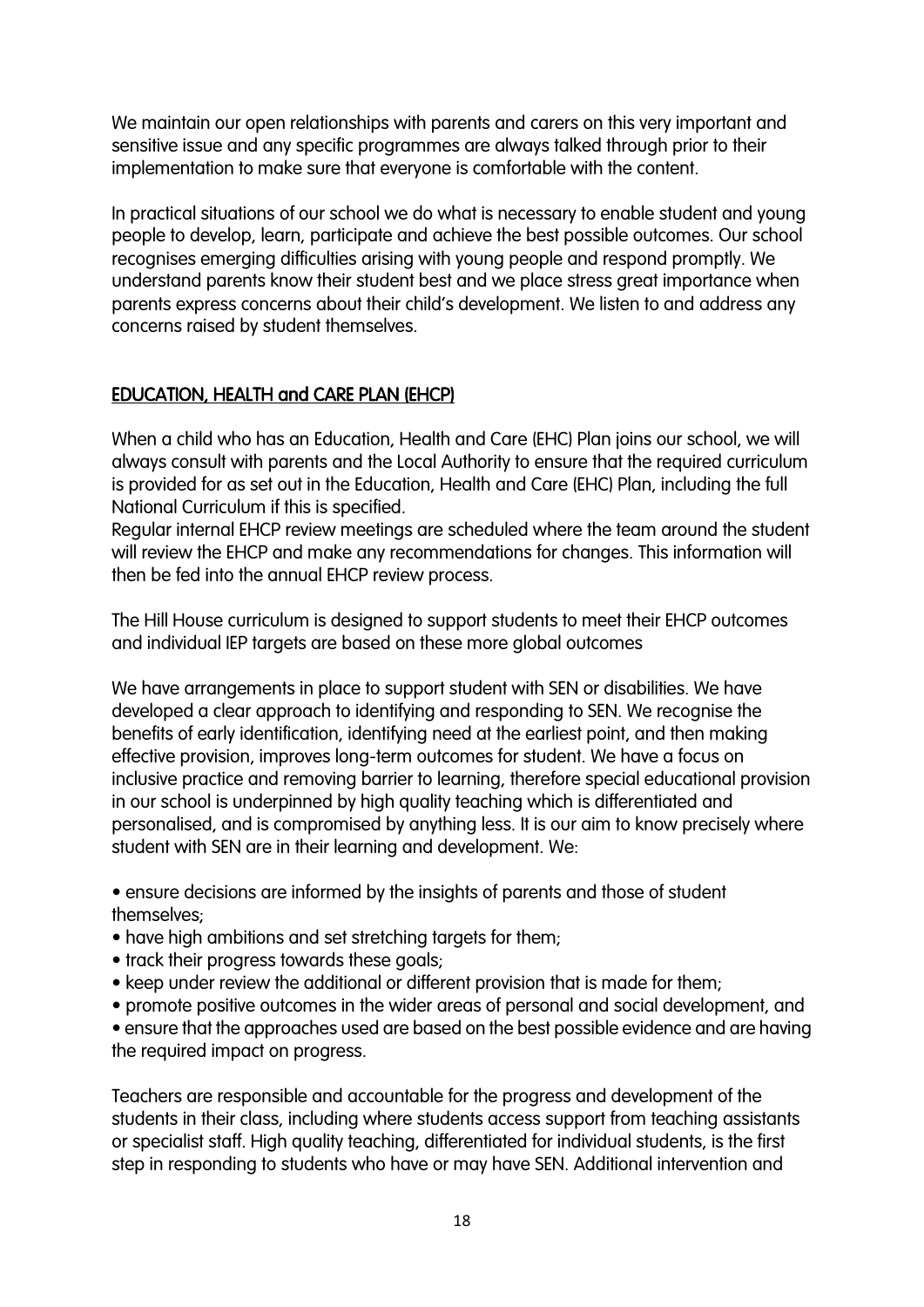support cannot compensate for a lack of good quality teaching. Our school will regularly and carefully review the quality of teaching for all of our students, including those at risk of underachievement. This includes reviewing and, where necessary, improving, teachers' understanding of strategies to identify and support vulnerable students and their knowledge of the SEN most frequently encountered. In deciding whether to make special educational provision, the teacher will consider all of the information gathered from within our school about the student's progress, alongside national data and expectations of progress. This will include high quality and accurate formative assessment, using effective tools and early assessment materials. For higher levels of need, our school will have arrangements in place to draw on more specialised assessments from external agencies and professionals.

# Use of data and record keeping

Our school has developed its own approach to record keeping in line with the requirements of the Data Protection Act 1998 and the General Data Protection Regulations 2018. The provision made for students with SEN will be recorded accurately and kept up to date. As part of any inspection, both Ofsted will expect to see evidence of student progress, a focus on outcomes and a rigorous approach to the monitoring and evaluation of any SEN support provided. Ofsted publish more detail about their expectations in their inspection guidelines. Our school will particularly record details of additional or different provision made under SEN support. This will form part of regular discussions with parents about the child's progress, expected outcomes from the support and planned next steps. They will ensure that they have accurate information to evidence the support that has been provided over the student's time in the school, as well as its impact. A local authority that is considering or is carrying out an assessment of the student's needs may wish to review such information. We use our information system to monitor the progress and development of all students. Details of SEN, outcomes, teaching strategies and the involvement of specialists will be recorded as part of this overall approach. Our school will readily share this information with parents. It will be provided in a format that is accessible (for example, a note setting out the areas of discussion following a regular support meeting or tracking data showing the student's progress).

## Improving outcomes: high aspirations and expectations for students and young people with SEN in our school.

All students and young people are entitled to an education that enables them to make progress so that they can:

- achieve their best;
- become confident individuals living fulfilling lives, and
- make a successful transition into adulthood.

Our school will identify and address the SEN of the students that we support. Our school must: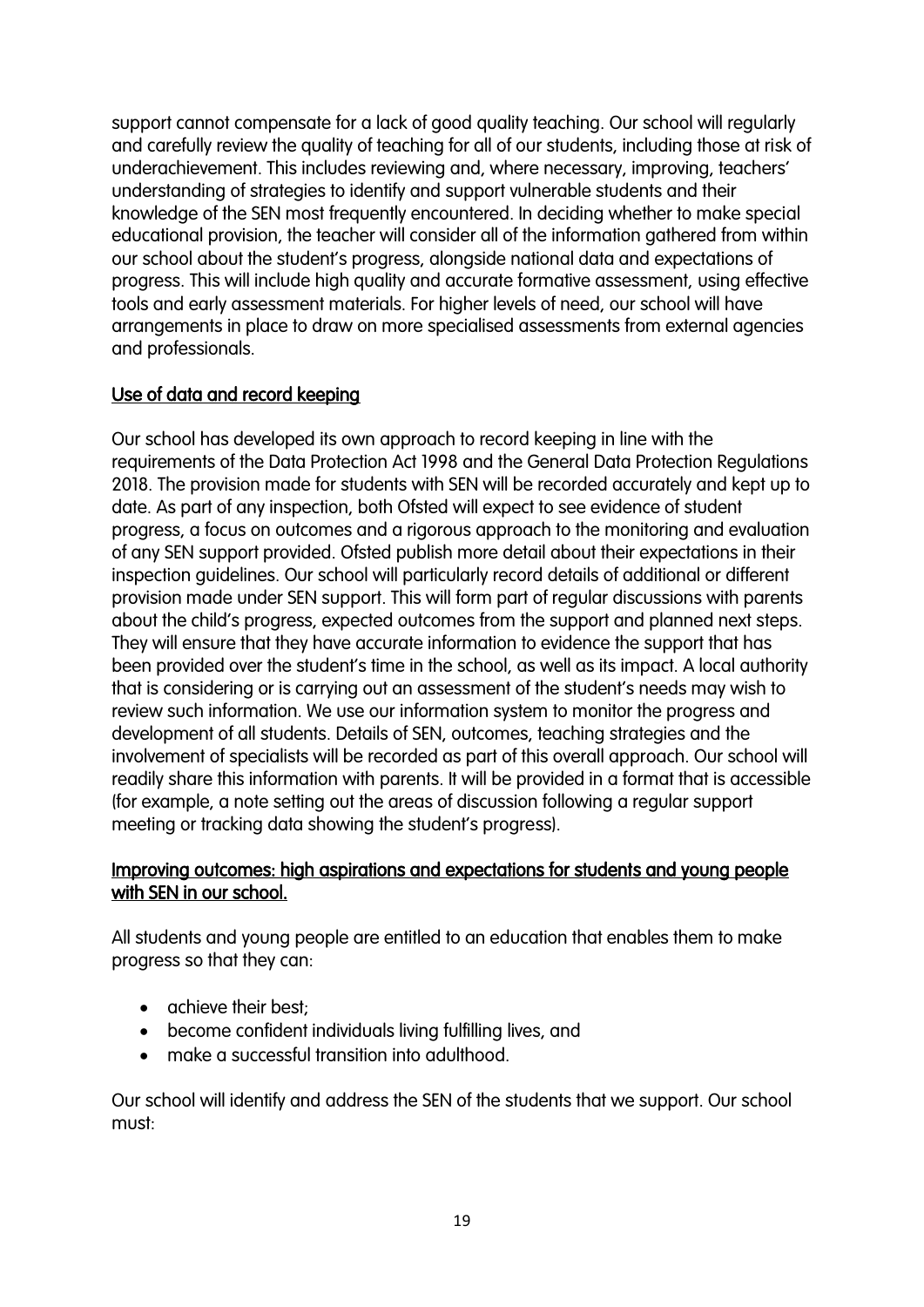- use our best endeavours to make sure that a child with SEN gets the support they need – this means doing everything our school can to meet students and young people's SEN;
- inform arrangements for the admission of disabled students, the steps being taken to prevent disabled student from being treated less favourably than others in our school, the facilities provided to enable access to our school for disabled student and our accessibility plan showing how we plan to improve access progressively over time

#### Students with Special Educational Needs and Disabilities

All students at Hill House School will have identified SEN. This will be built into the overall approach to monitoring the progress and development of all students. The quality of teaching for students with SEN, and the progress made by students, will be a core part of our school's performance management arrangements and its approach to professional development for all teaching and support staff. All our students will have access to a broad, balanced and highly ambitious curriculum. The National Curriculum Inclusion Statement states that teachers will set high expectations for every student, whatever their prior attainment.

Teachers at Hill House School will use appropriate assessment to set targets which are deliberately ambitious. Potential areas of difficulty will be identified and addressed at the outset and will be informed by the three - month baseline assessment process. Lessons will be planned to address potential areas of difficulty and to remove barriers to student achievement. By planning in this way, our students with SEN and disabilities will be able to study the full national curriculum. Our school will take action to remove barriers to learning and put effective special educational provision in place. This SEN support will take the form of the "plan", "do", "review" cycle through which earlier decisions and actions are revisited, refined and revised with a growing understanding of the student's needs and of what supports the student in making good progress and securing good outcomes. It draws on more detailed approaches, more frequent review and more specialist expertise in successive cycles in order to match interventions to the SEN of student and young people.

Our school will assess each student's current skills and levels of attainment on entry, building on information from previous settings and key stages where appropriate. At the same time, we will consider evidence that a student may have a disability under the Equality Act 2010 and, if so, what reasonable adjustments may need to be made for them. Class and subject teachers, supported by the senior leadership team, will make regular assessments of progress for all students. These assessments will seek to identify students making less than expected progress given their age and individual circumstances. This can be characterised by progress which:

- is significantly slower than that of their peers starting from the same baseline
- making expected progress against their baseline
- making above expected (accelerated) progress against their baseline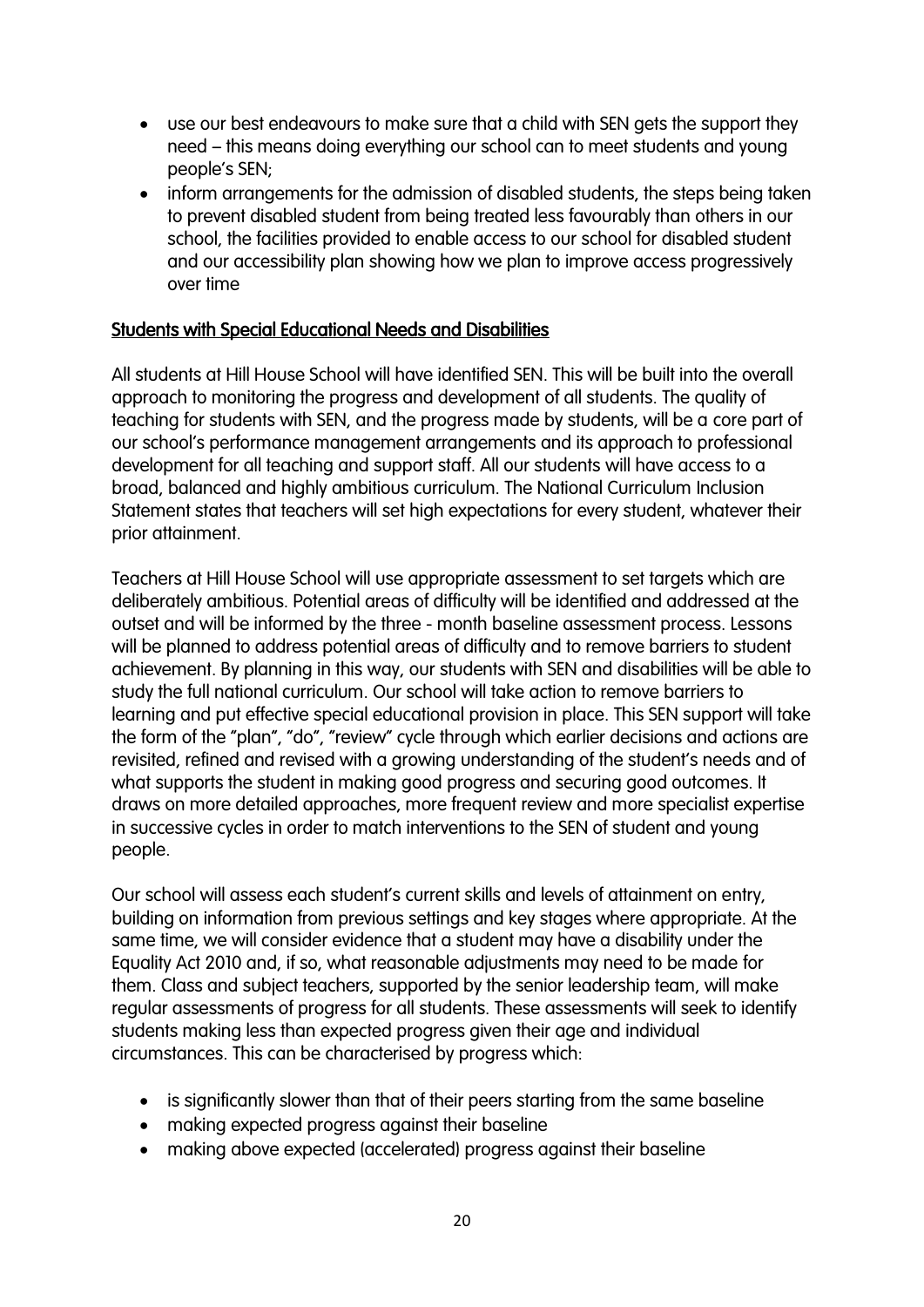Our school will always be alert to other events that can lead to learning difficulties or wider mental health difficulties, such as bullying or bereavement. Such events will not always lead to a student having SEN but it can have an impact on well-being and sometimes this can be severe. Hill House School will ensure that we make appropriate provision for a child's short-term needs in order to prevent problems escalating. Identifying and assessing SEN for student whose first language is not English requires particular care. Our school will look carefully at all aspects of a student's performance in different areas of learning and development or subjects to establish whether lack of progress is due to limitations in their command of English or if it arises from SEN or a disability. The purpose of identification is to work out what action we will need to take, and crucially not to fit a student into a category. In practice we recognise individual students often have needs that cut across all these areas and their needs may change over time. For instance, speech, language and communication needs can also be a feature of a number of other areas of SEN, and student and young people with an Autistic Spectrum Condition (ASC) may have needs across all areas, including particular sensory requirements. A detailed assessment of need will ensure that the full range of an individual's needs is identified, not simply the primary need. The support provided to an individual will always be based on a full understanding of their particular strengths and needs and seek to address them all using well-evidenced interventions targeted at their areas of difficulty and where necessary specialist equipment or software.

Students with speech, language and communication needs (SLCN) have difficulty in communicating with others. This may be because they have difficulty saying what they want to, understanding what is being said to them or they do not understand or use social rules of communication. The profile for every child with SLCN is different and their needs may change over time. They may have difficulty with one, some or all of the different aspects of speech, language or social communication at different times of their lives. Student and young people with ASC are likely to have particular difficulties with social interaction. They may also experience difficulties with language, communication and imagination, which can impact on how they relate to others.

## **Complaints**

Parents are encouraged to discuss any concerns with the student's class teacher, SENCo, or the Principal.

## **Disability Discrimination Act**

The whole raison d'être of our school is whenever possible to provide for students who have a disability -and to enable them to realise their potential. In the light of the Disability Discrimination Act we have carefully considered what we might do to make our building more accessible to those who have a physical disability. Please refer to our Accessibility Plan and also our Single Equalities Policy.

## Monitoring and Review

• This policy will be subject to continuous monitoring, refinement and audit by the Principal.